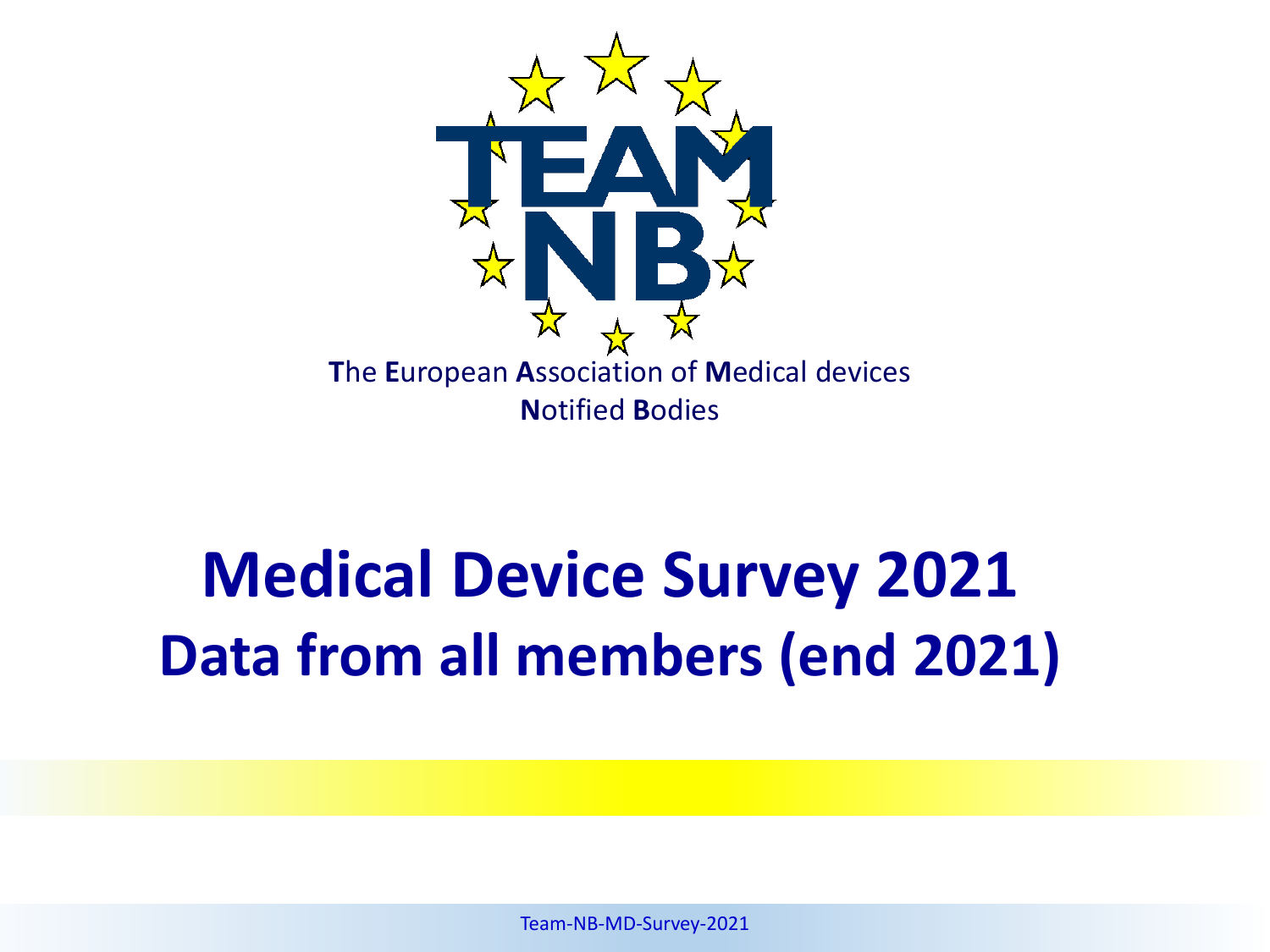



## **Valid certificates at end of 2021**

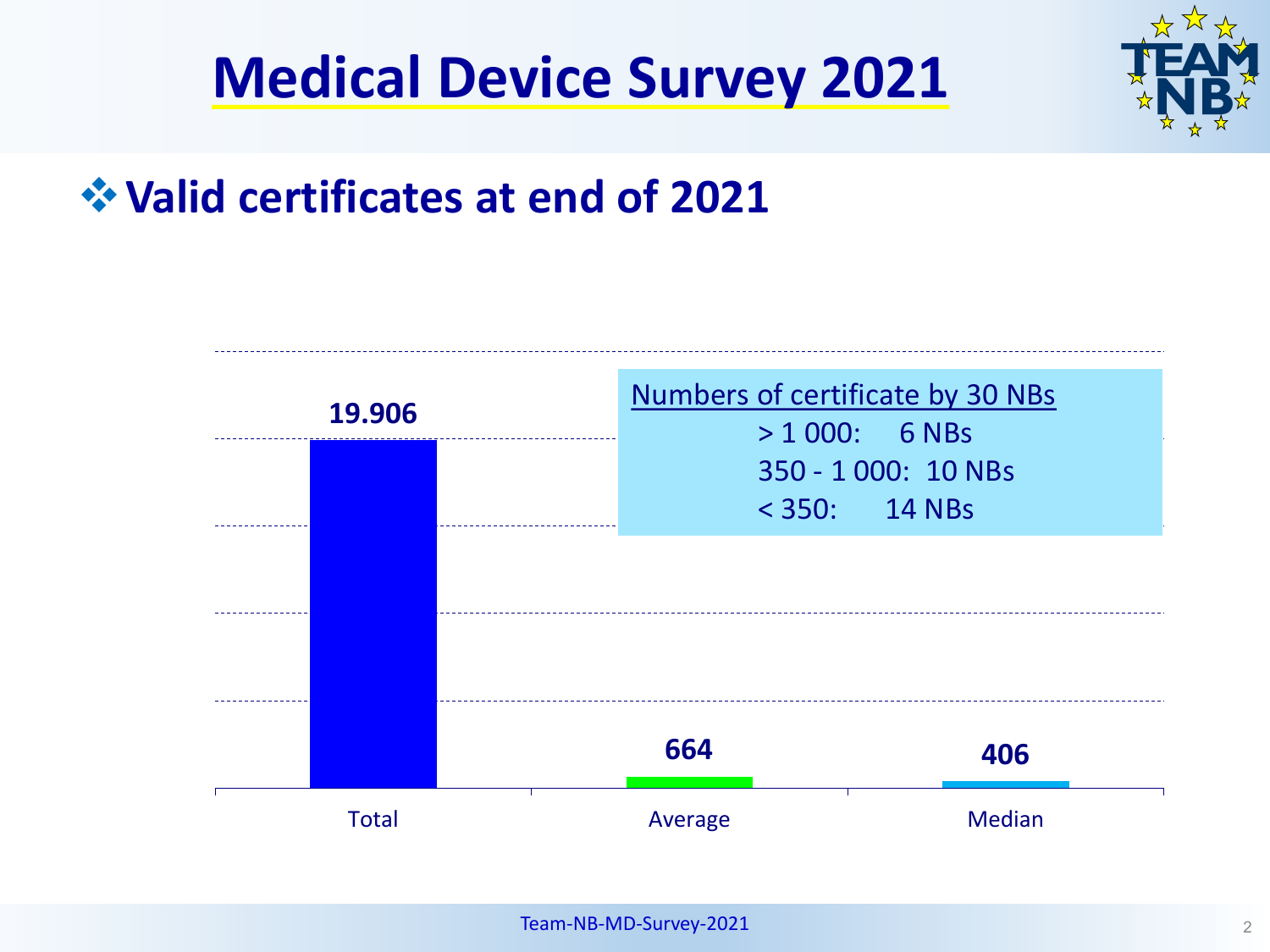



## **Valid CE certificates issued from 2010 to 2021**

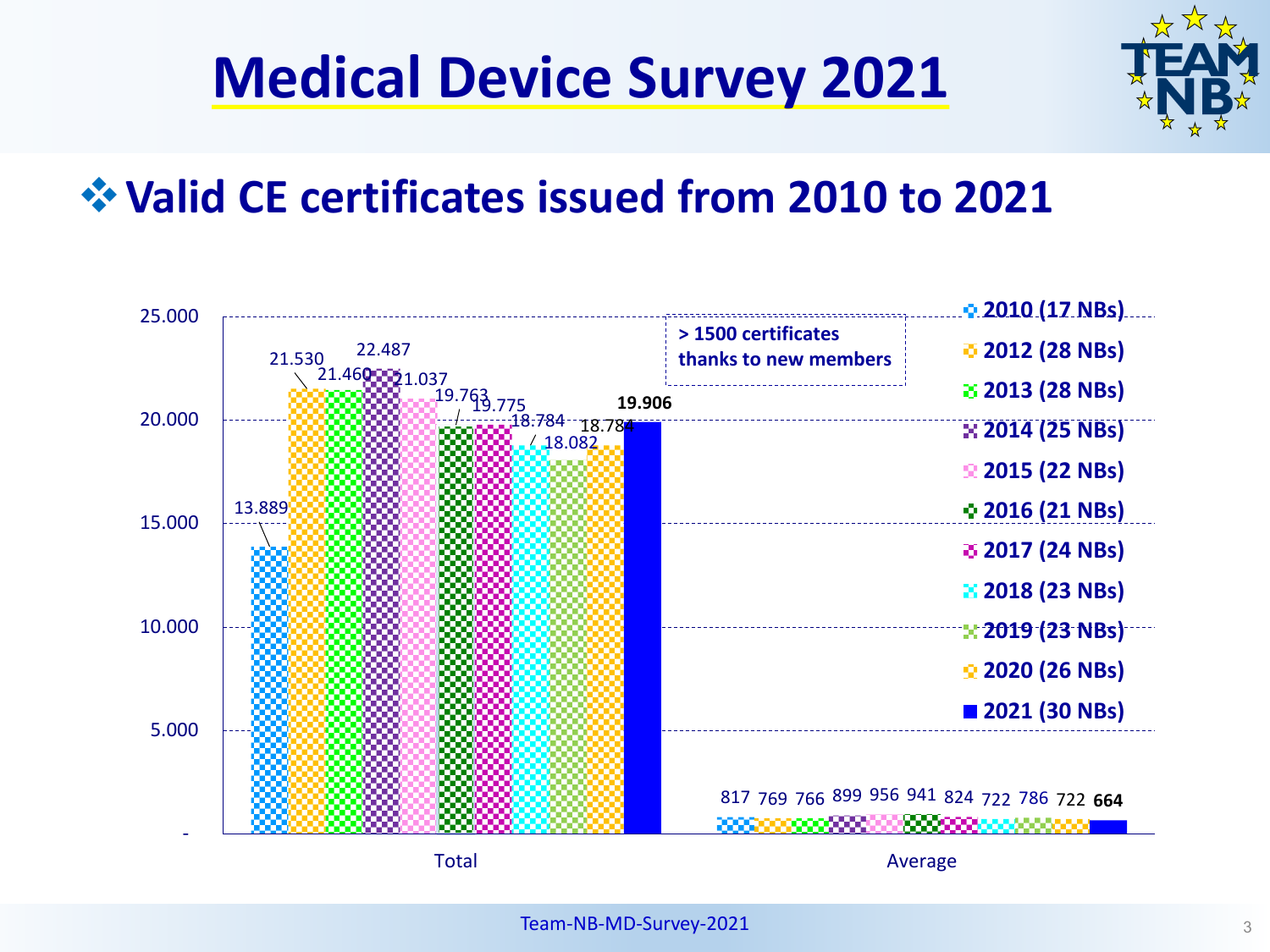



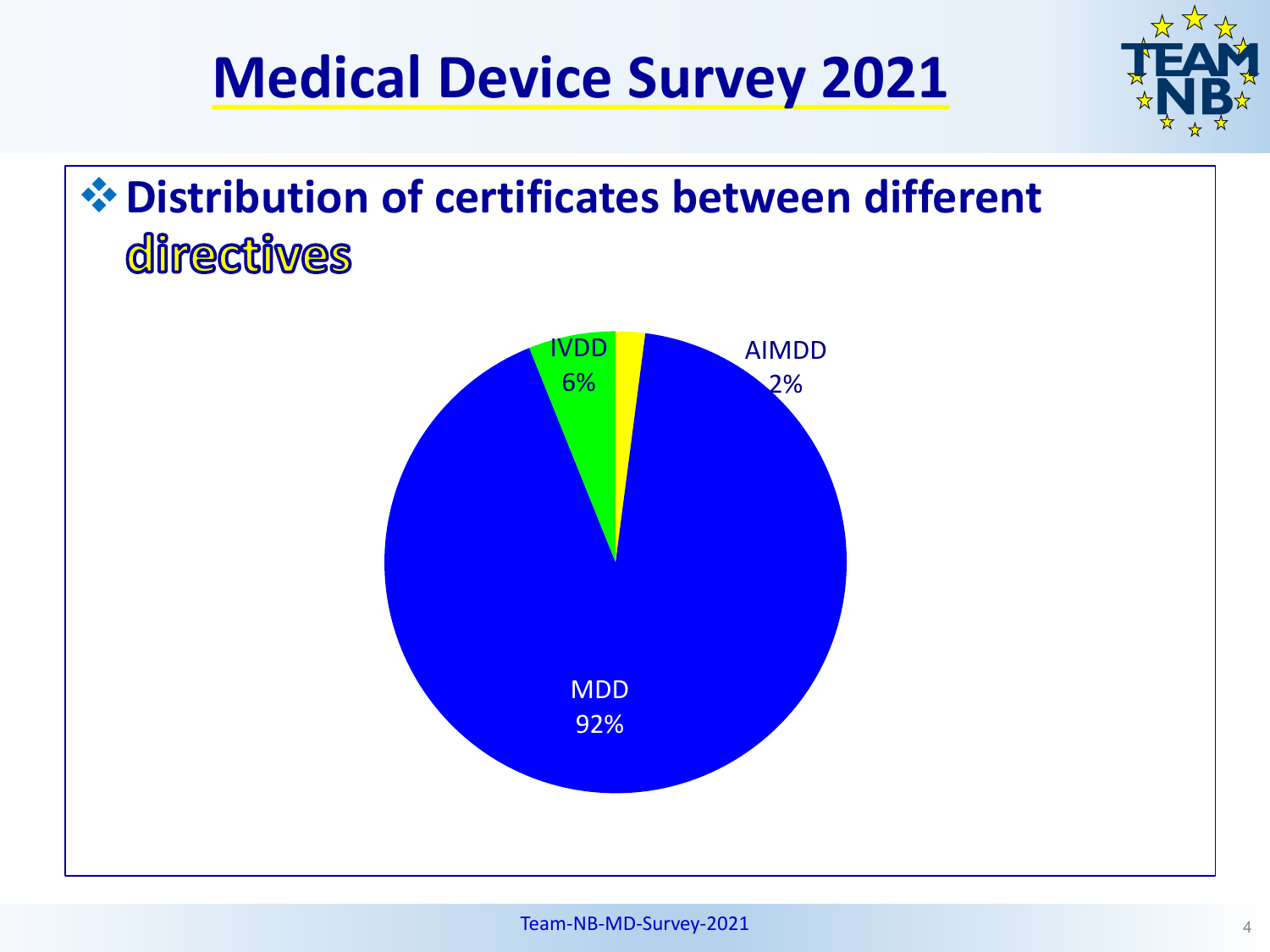



# **Distribution between different conformity assessment modules under AIMDD**

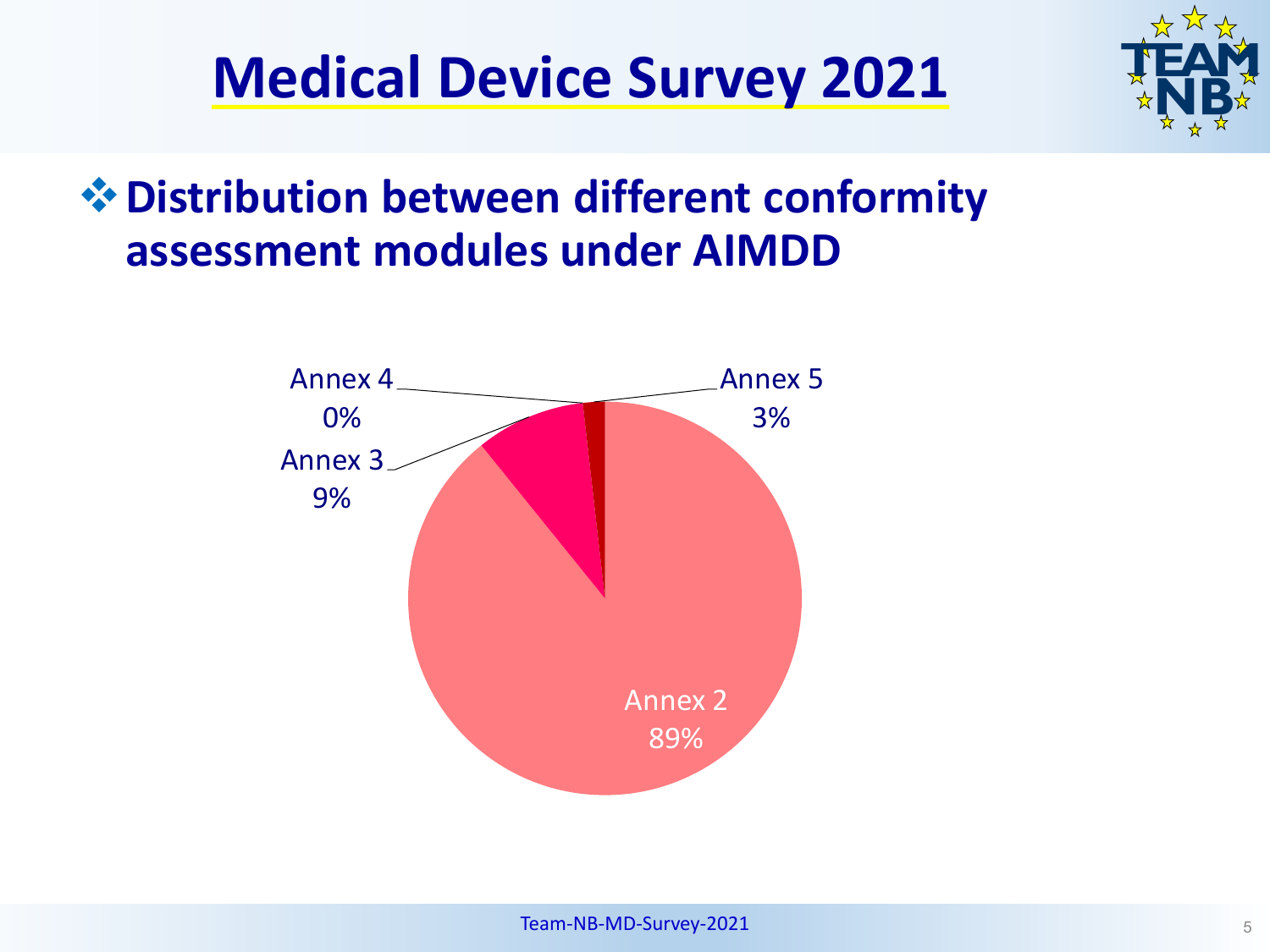



## **Distribution between different conformity assessment modules under MDD**

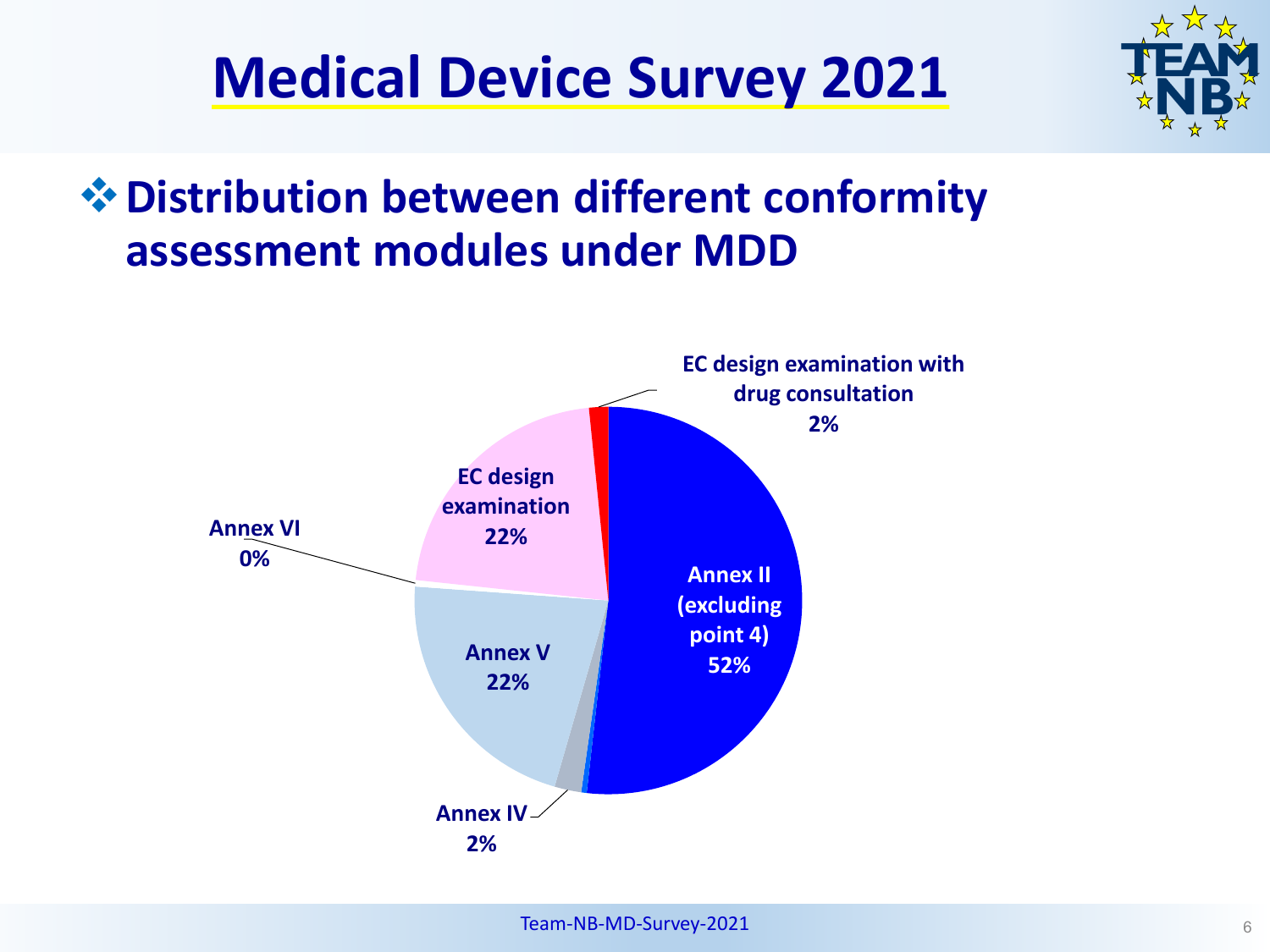



# **Distribution between different conformity assessment modules under IVDD**

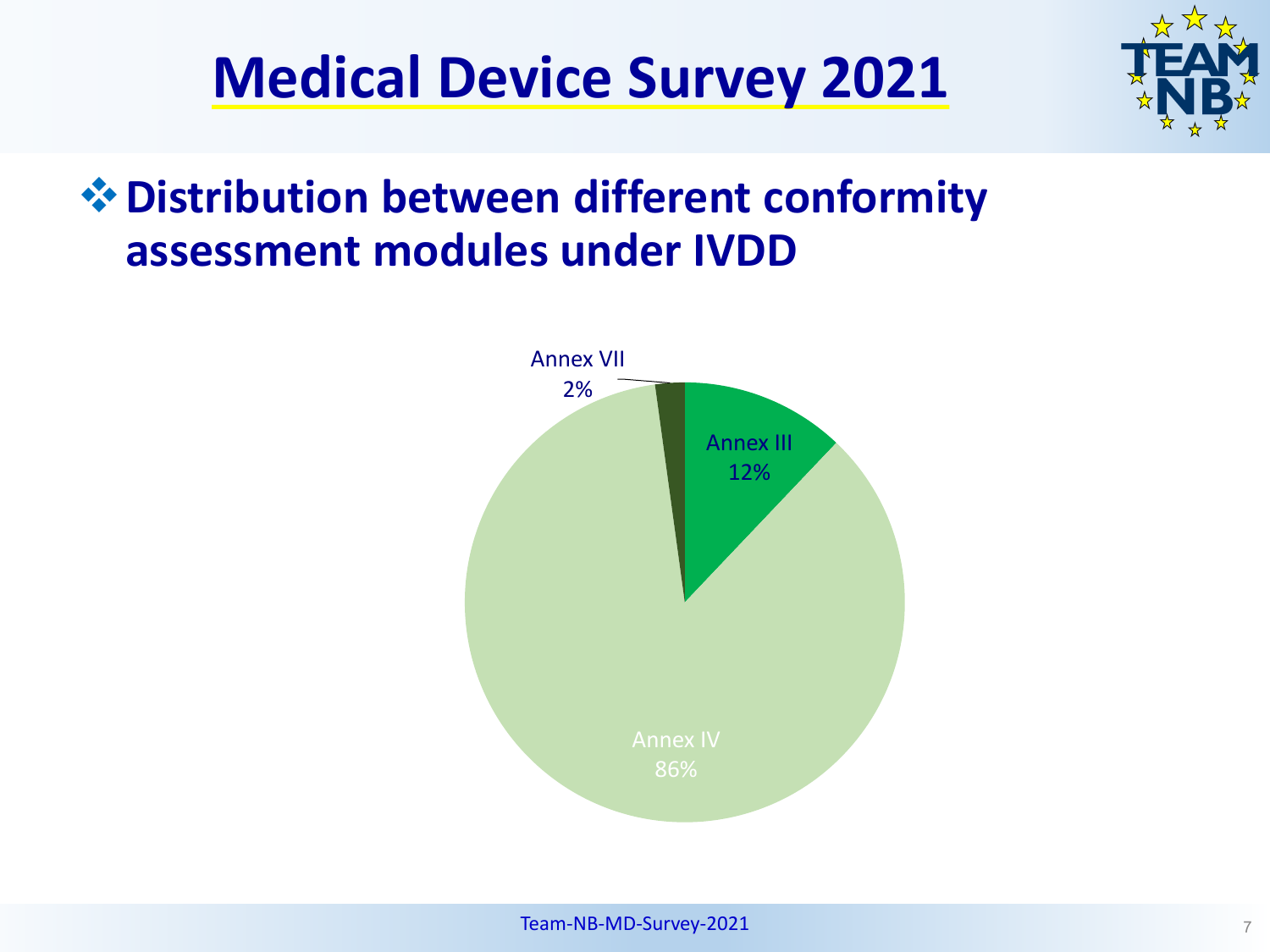



## **New directives certificates issued in 2021 - mainly renewals**

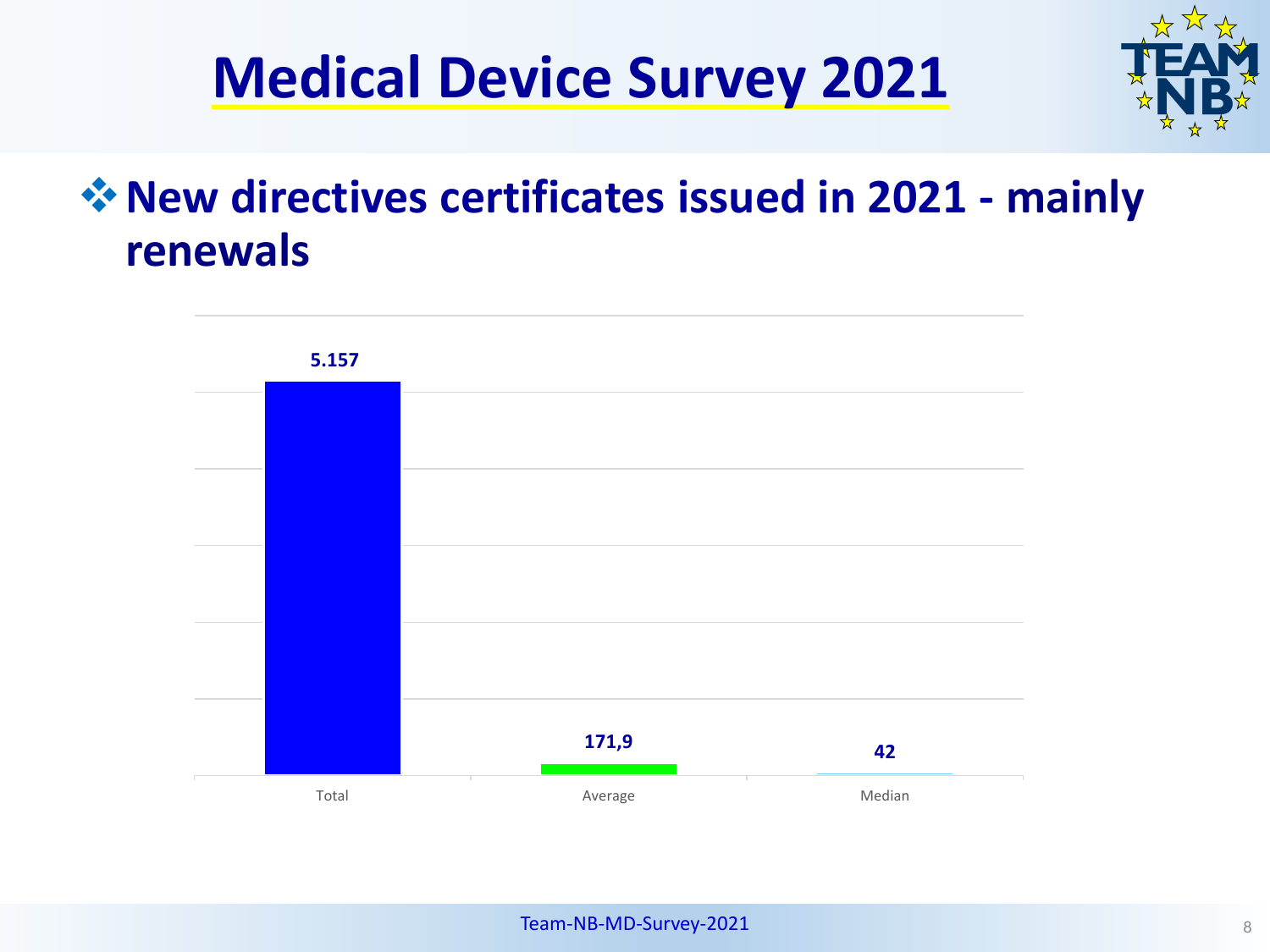

#### **New CE certificates issued from 2010 to 2021**

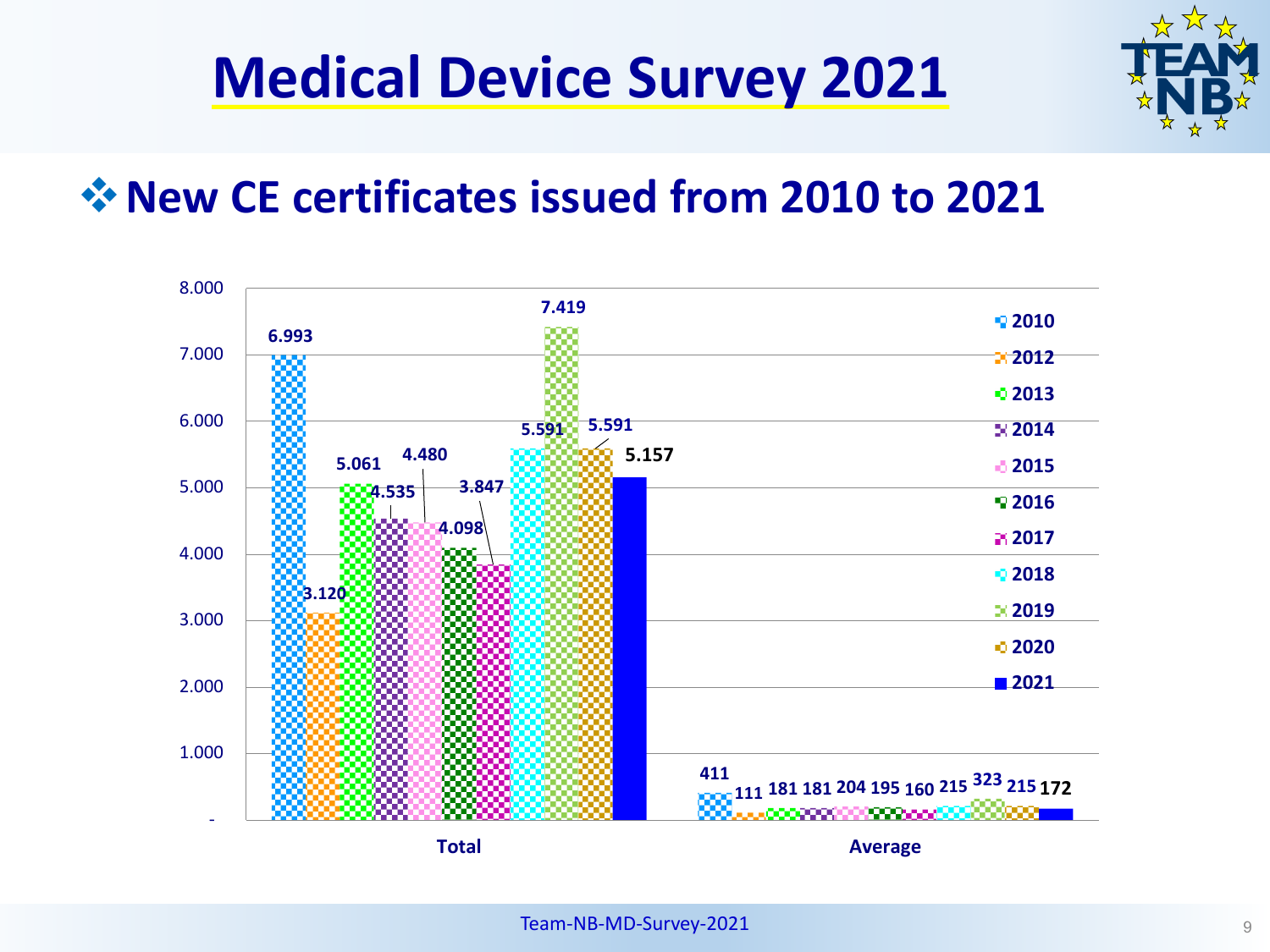



#### **Distribution between different directives in 2021**

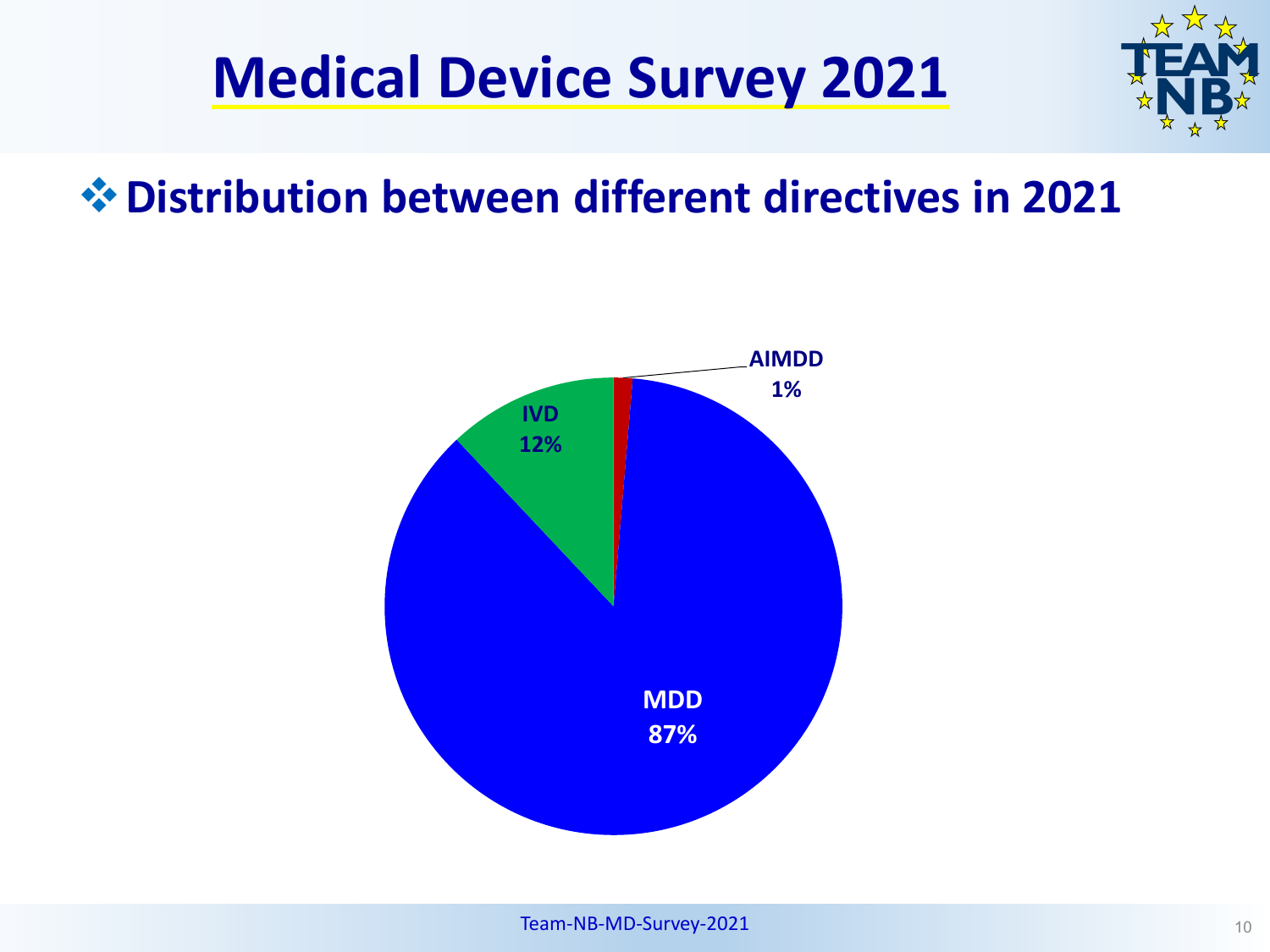



## **Distribution between different conformity assessment modules under AIMDD in 2021**

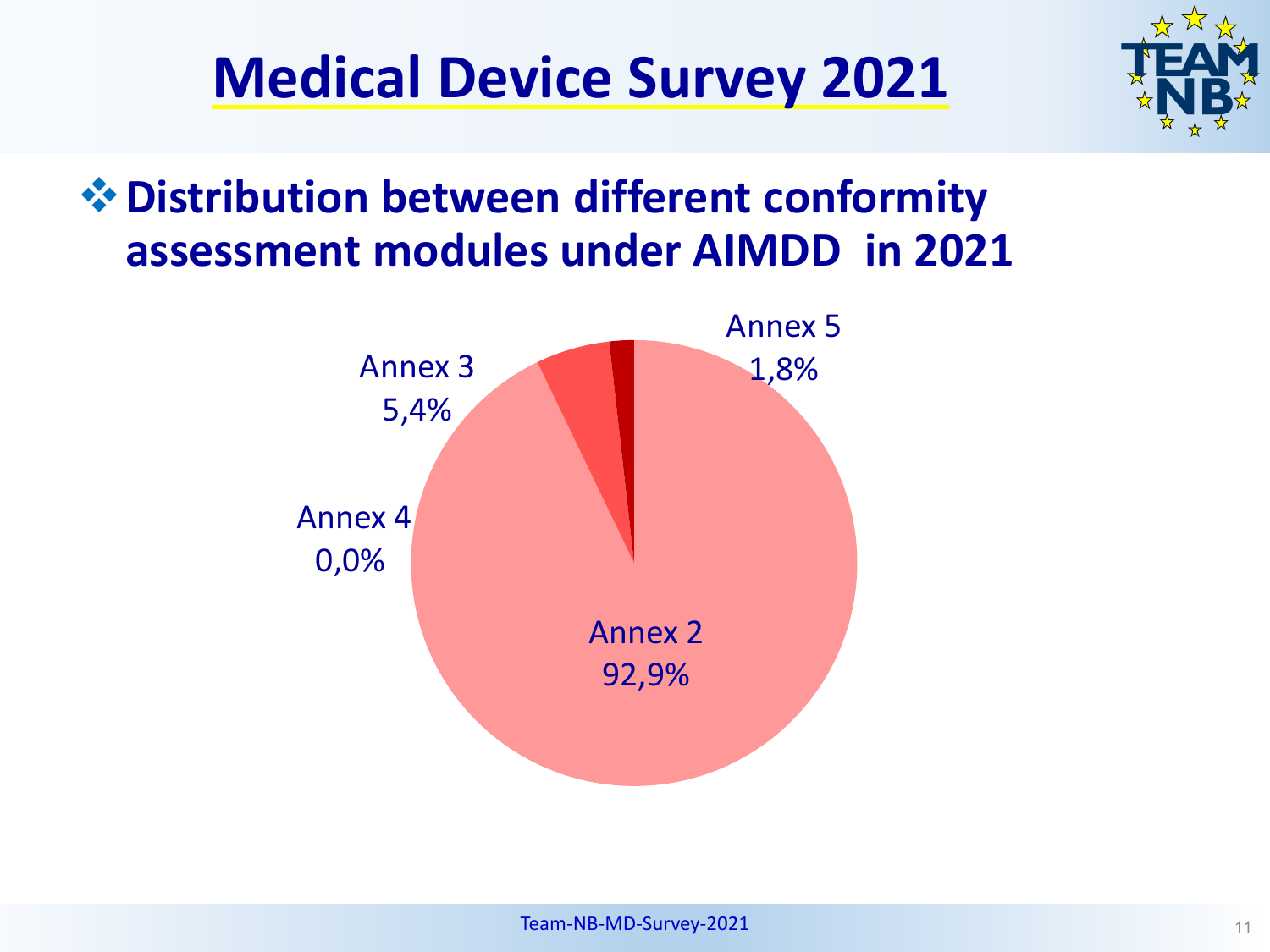

## **Distribution between different conformity assessment modules under MDD in 2021**

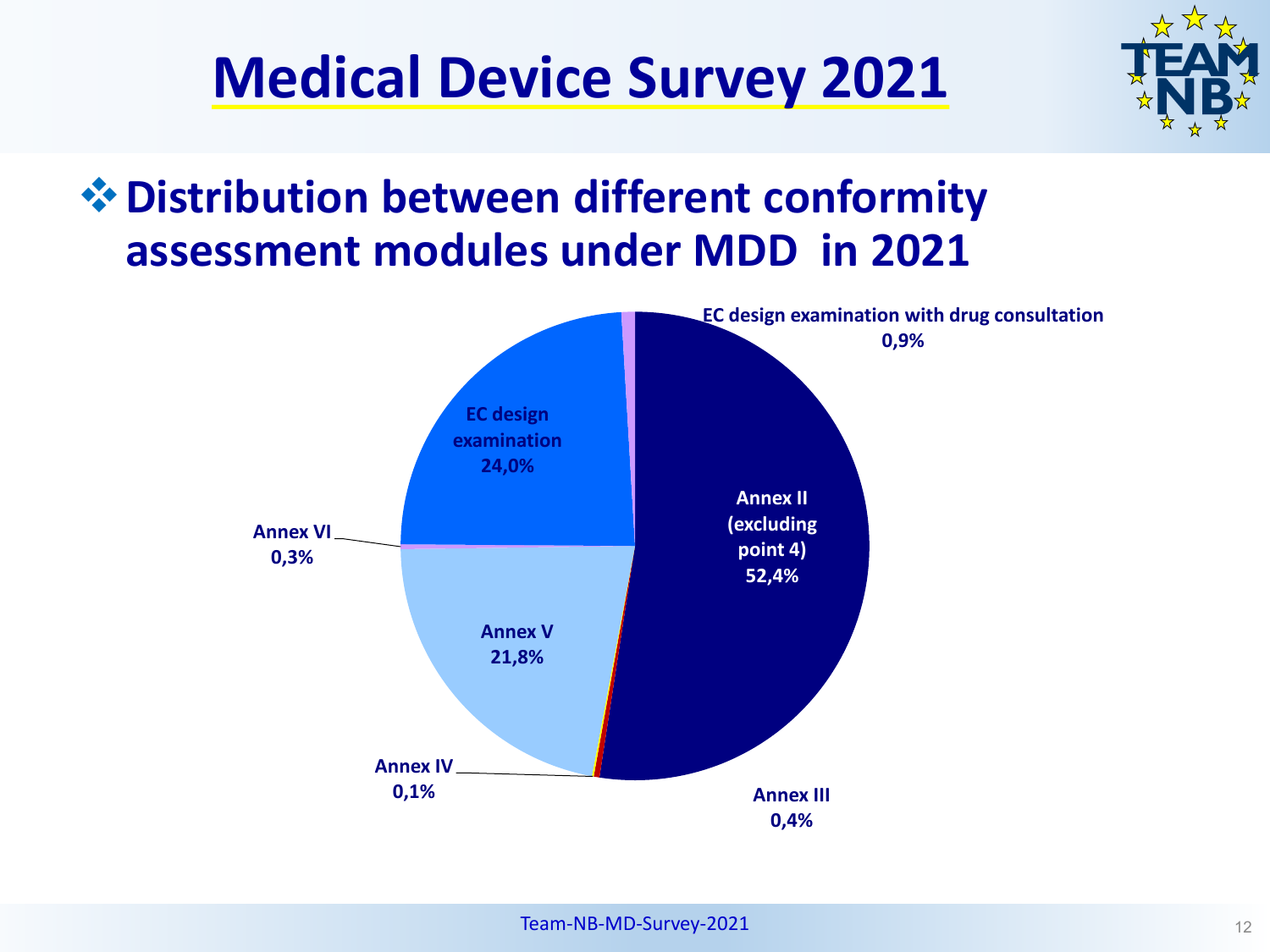



# **Distribution between different conformity assessment modules under IVDD in 2021**

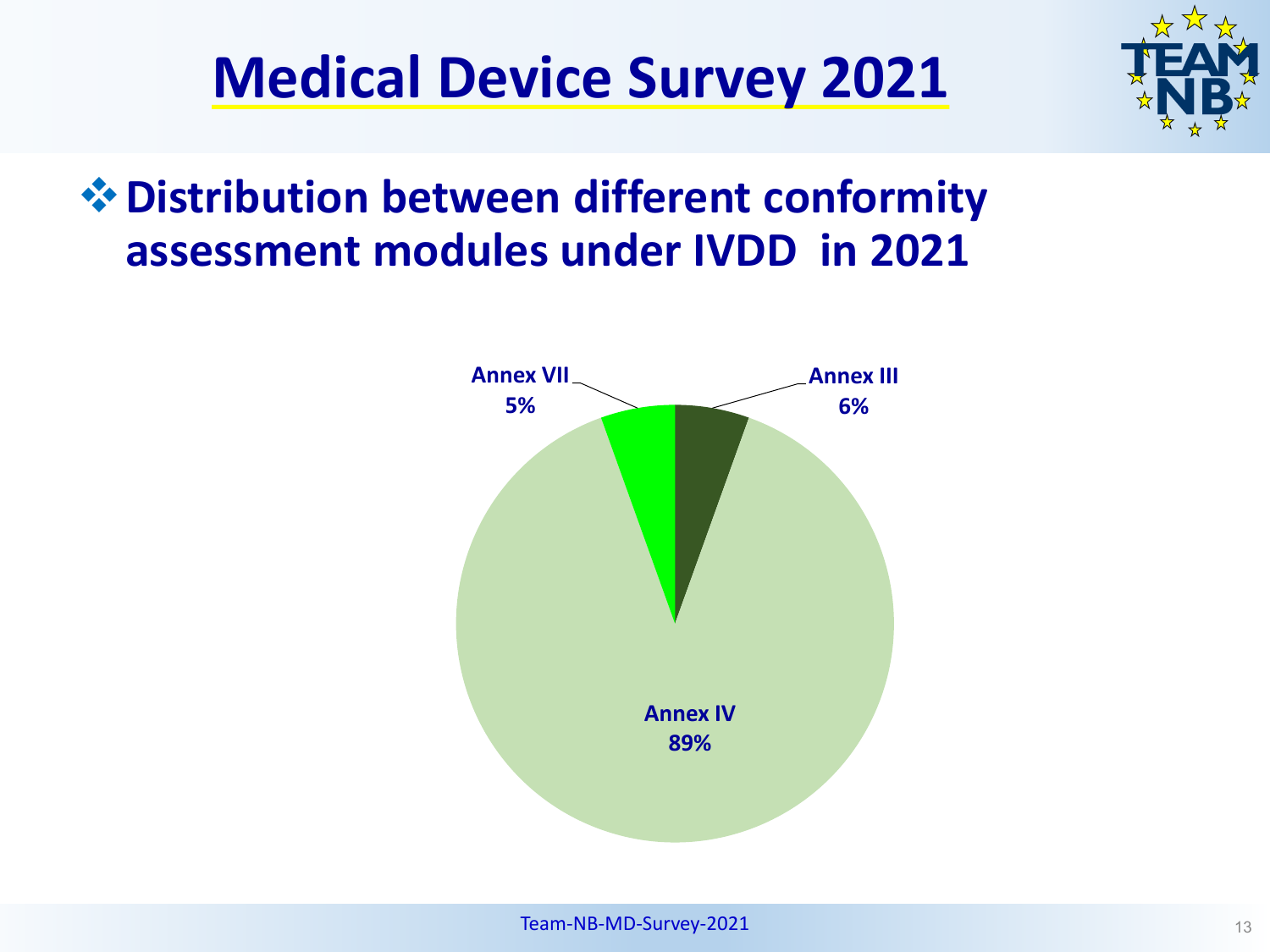

# **Distribution of certificates between different** regulations

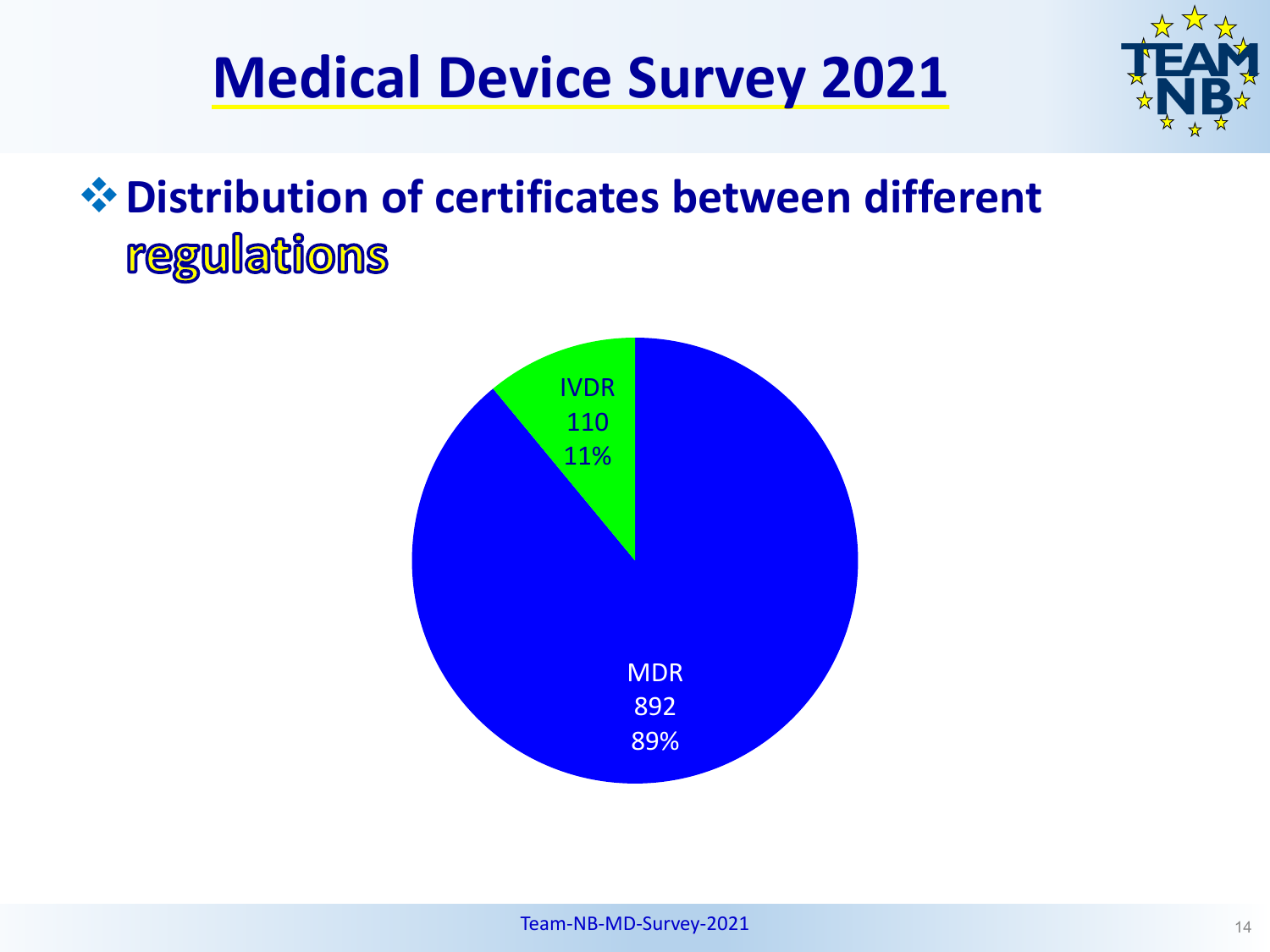

## **Distribution of certificates between different conformity assessment modules under MDR**



 $\rightarrow$  5,6% MDR certificates issued in comparison with total valid  $\triangle$  MDD  $\triangle$  MDD certificates at end 2021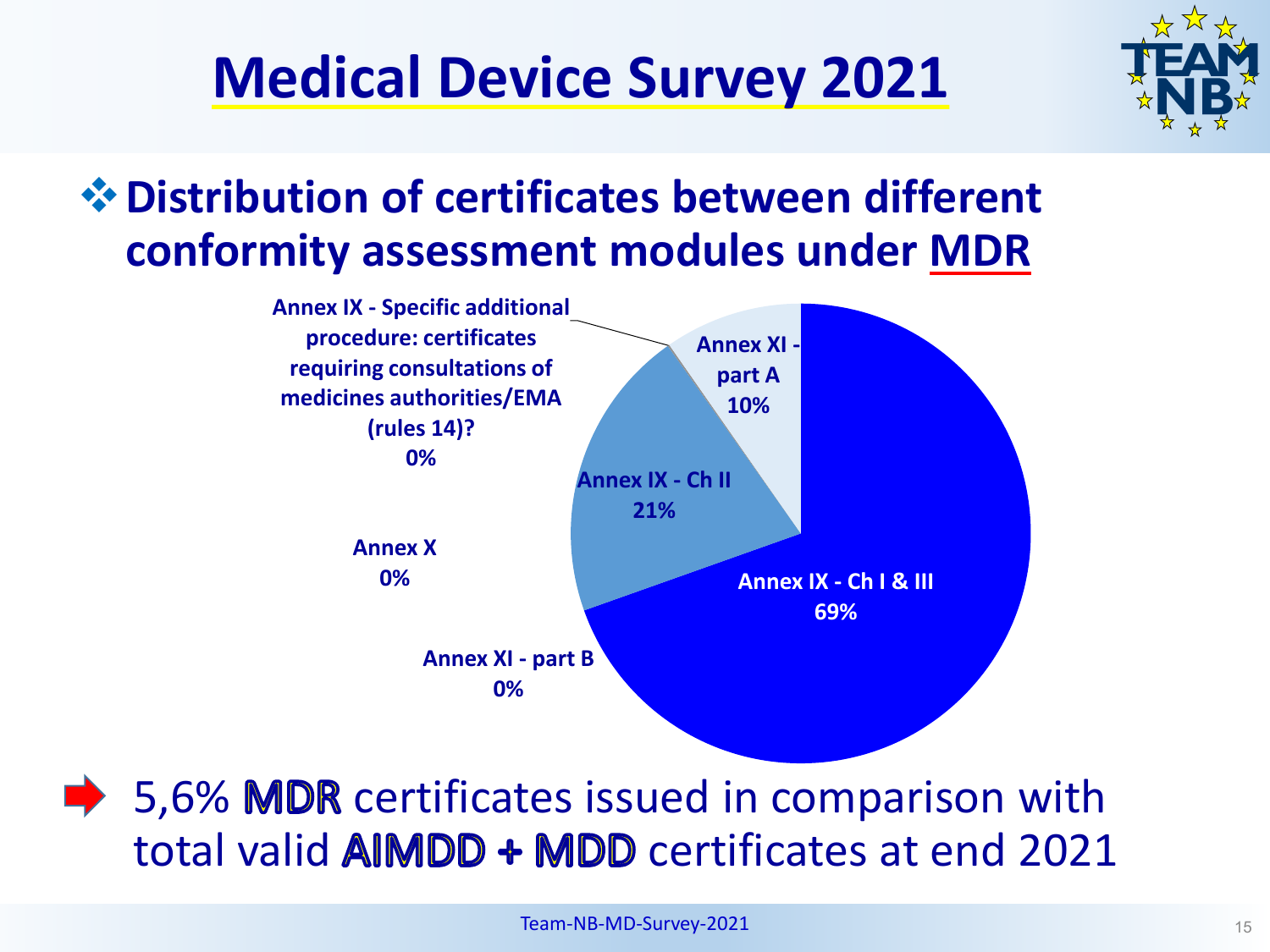

## **Distribution between different conformity assessment modules under IVDR**



 $\rightarrow$  2,7% IVDR certificates issued in comparison with total valid **IVDD** certificates at end 2021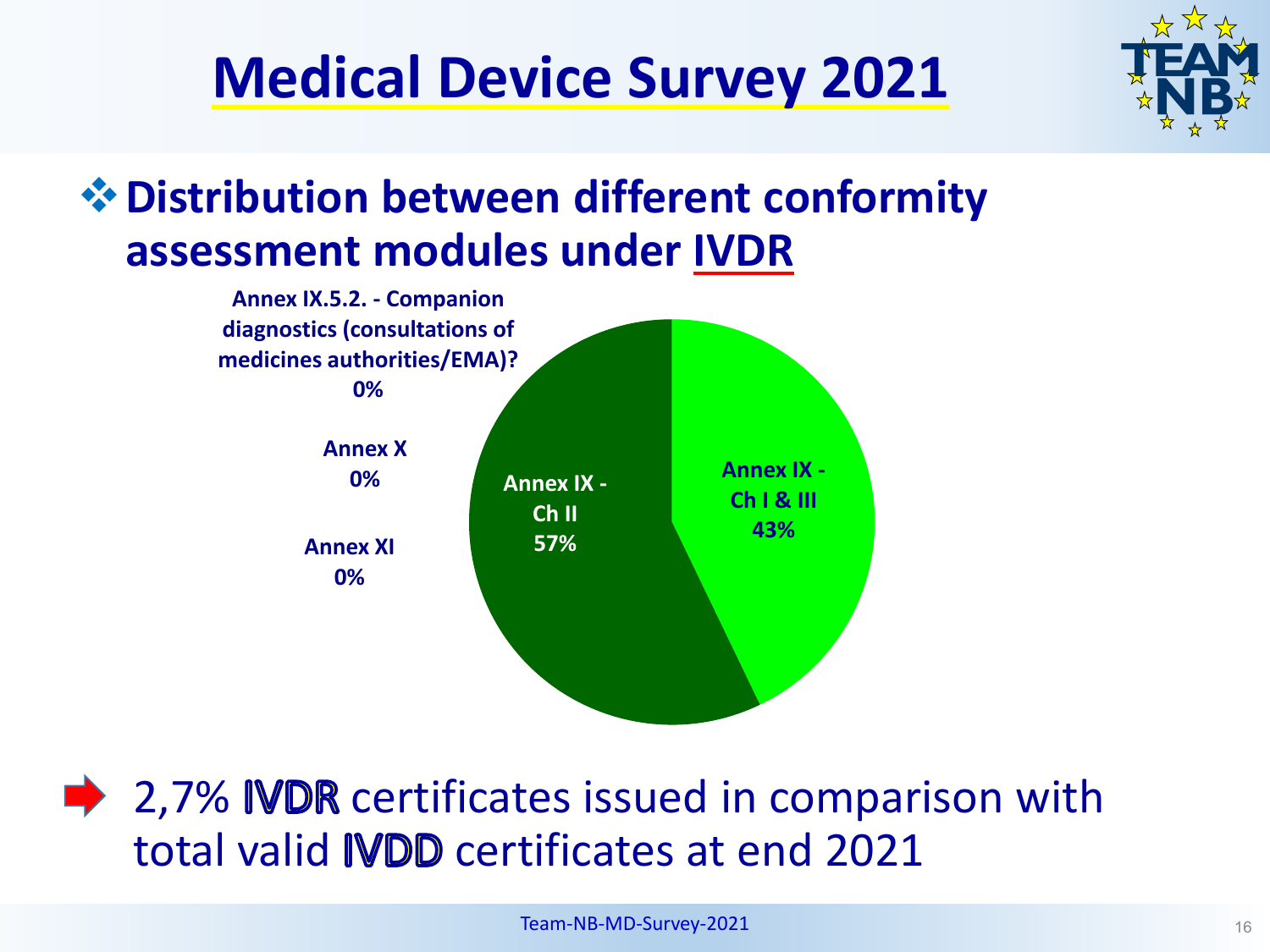

# **Comparison of issued certificates among** regulations



# $\Rightarrow$  **5 fold increase in issuance of Regulations certificates between 2020 and 2021**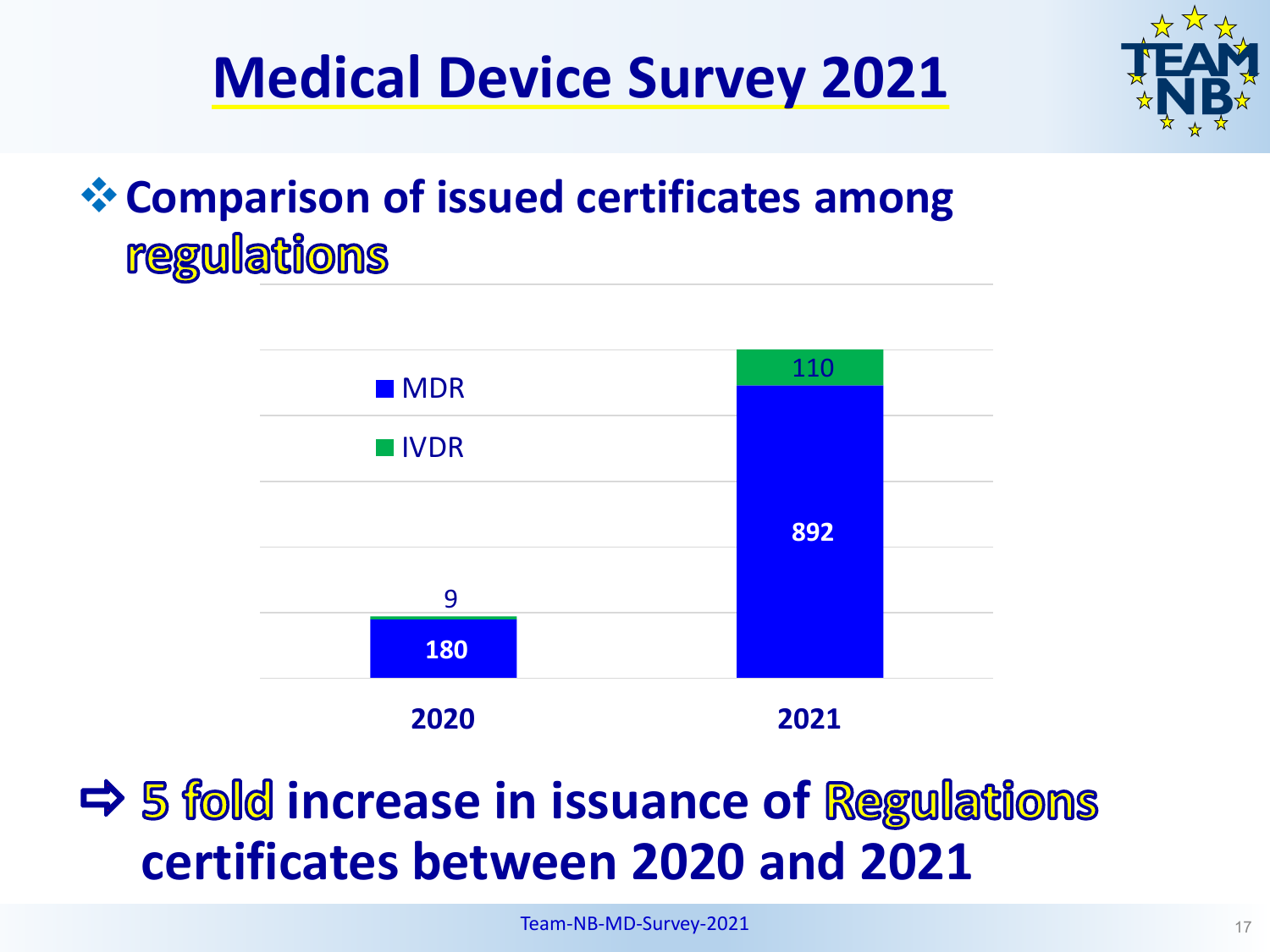



# **Distribution of applications between different** regulations



 $\rightarrow$  23,3% regulations applications received at end 2021 in comparison with total valid directives certificates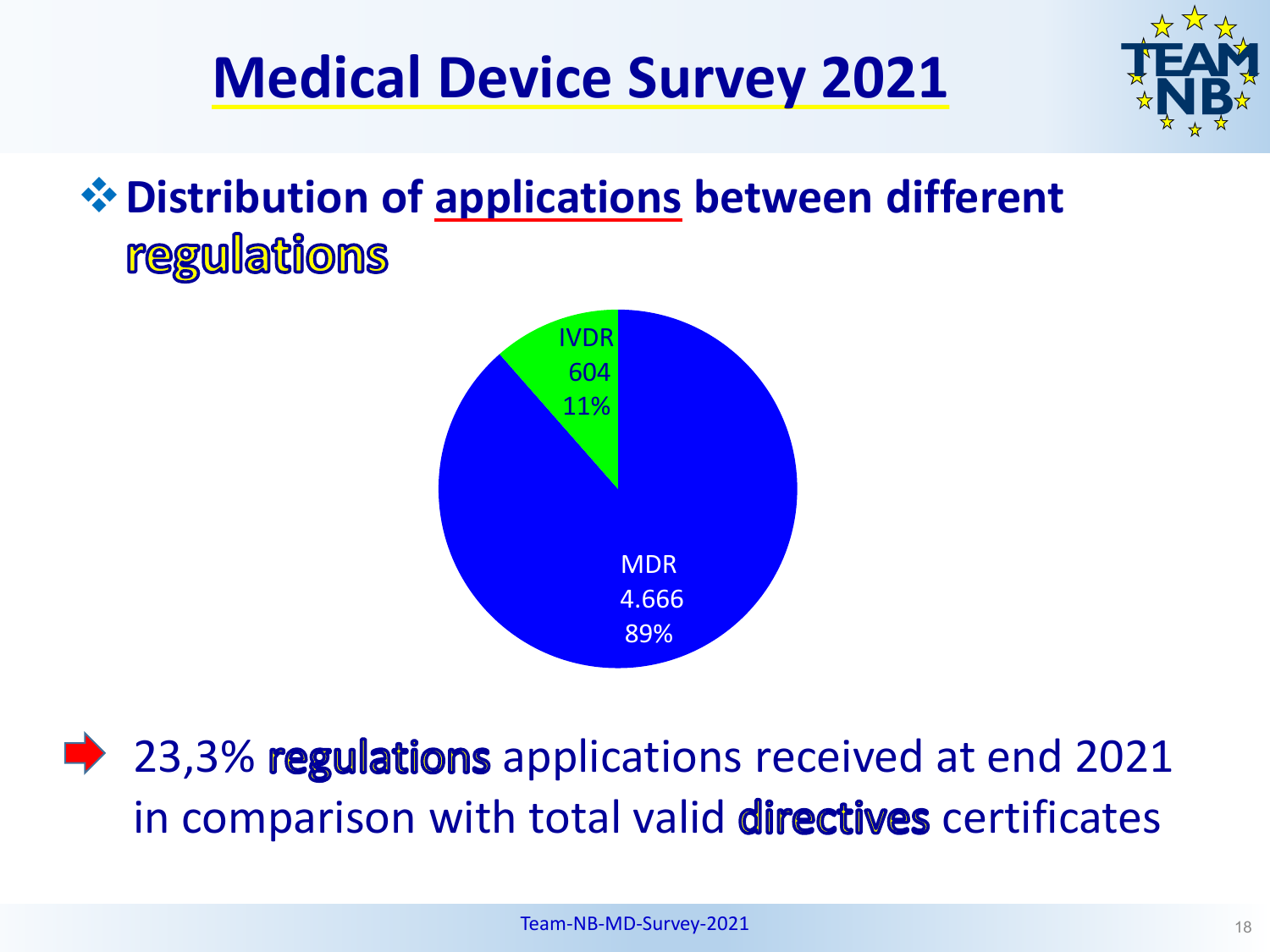

# **Distribution of applications between different conformity assessment modules under MDR**



## **→ 26,3% MDR** applications received at end 2021 in comparison with total valid  $\mathbb{A} \mathbb{M} \mathbb{D} \mathbb{D}$  ertificates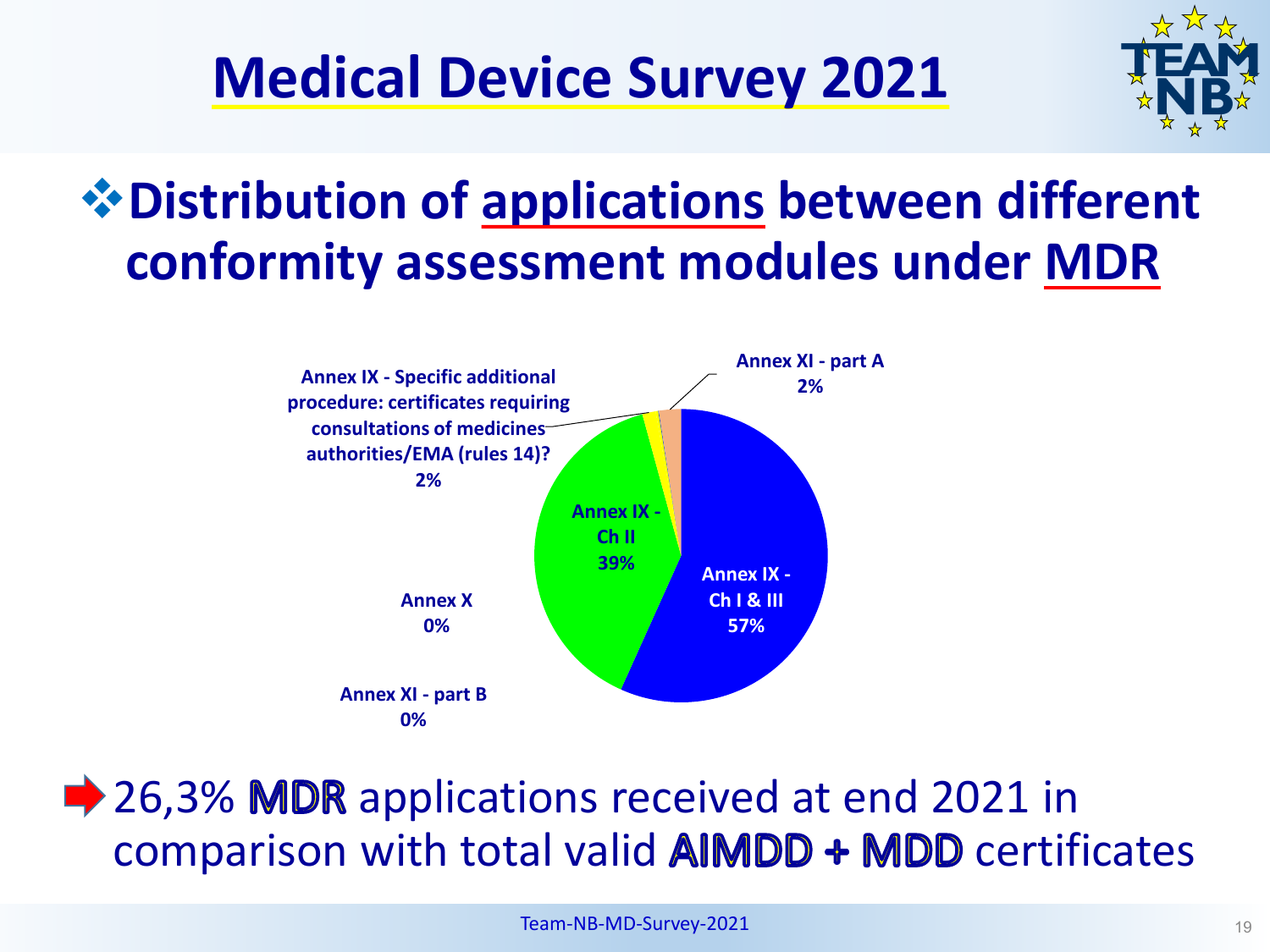

## **Distribution of applications between different conformity assessment modules under IVDR**



## **■ 14,9% IVDR** applications received at end 2021 in comparison with total valid IVDD certificates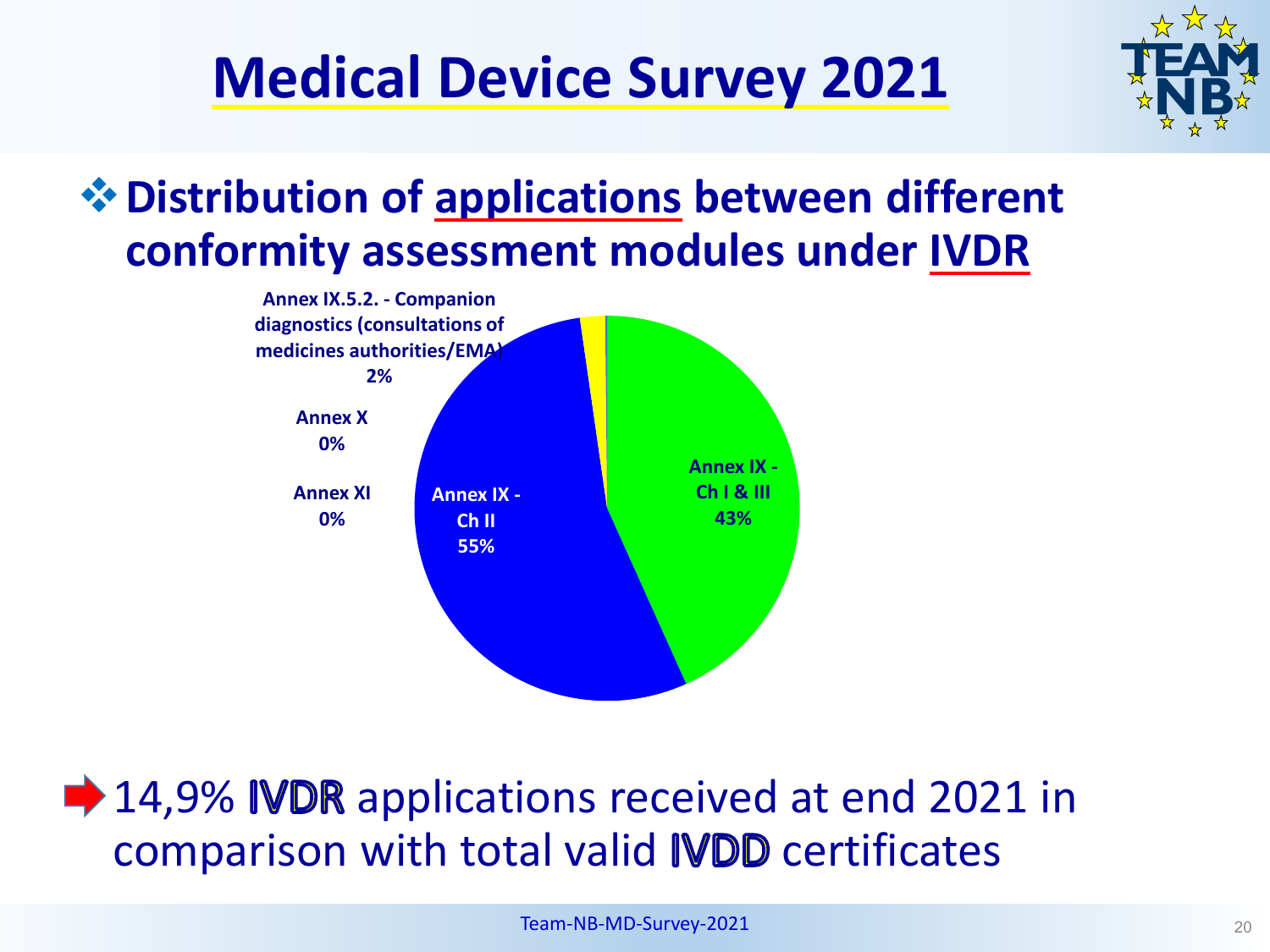



# **Comparison of received applications against** regulations



## **Time flies: Still a lot of application to be received**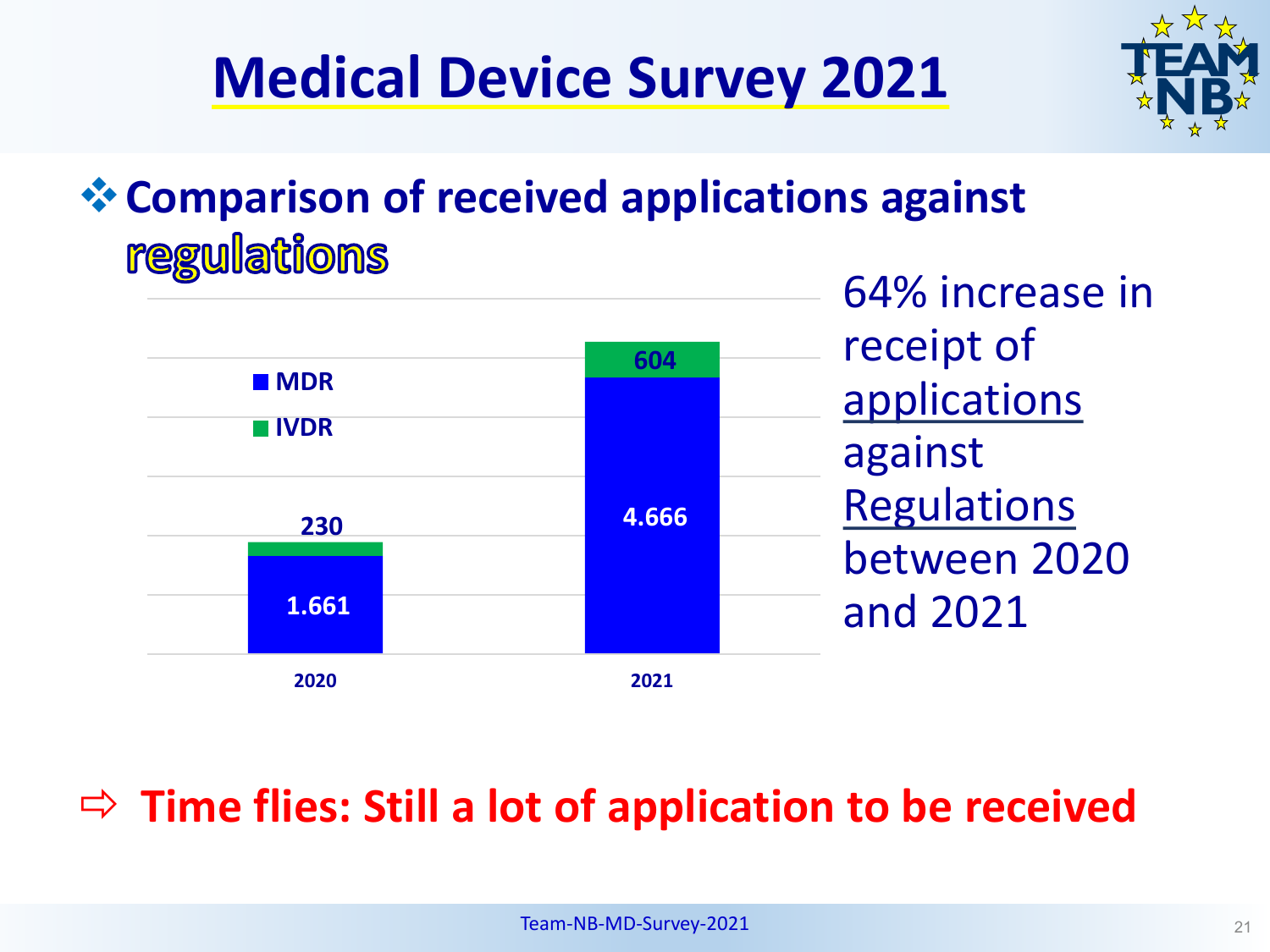



## **Average time to reach issuance of a NEW (not renewal) EC certificate**

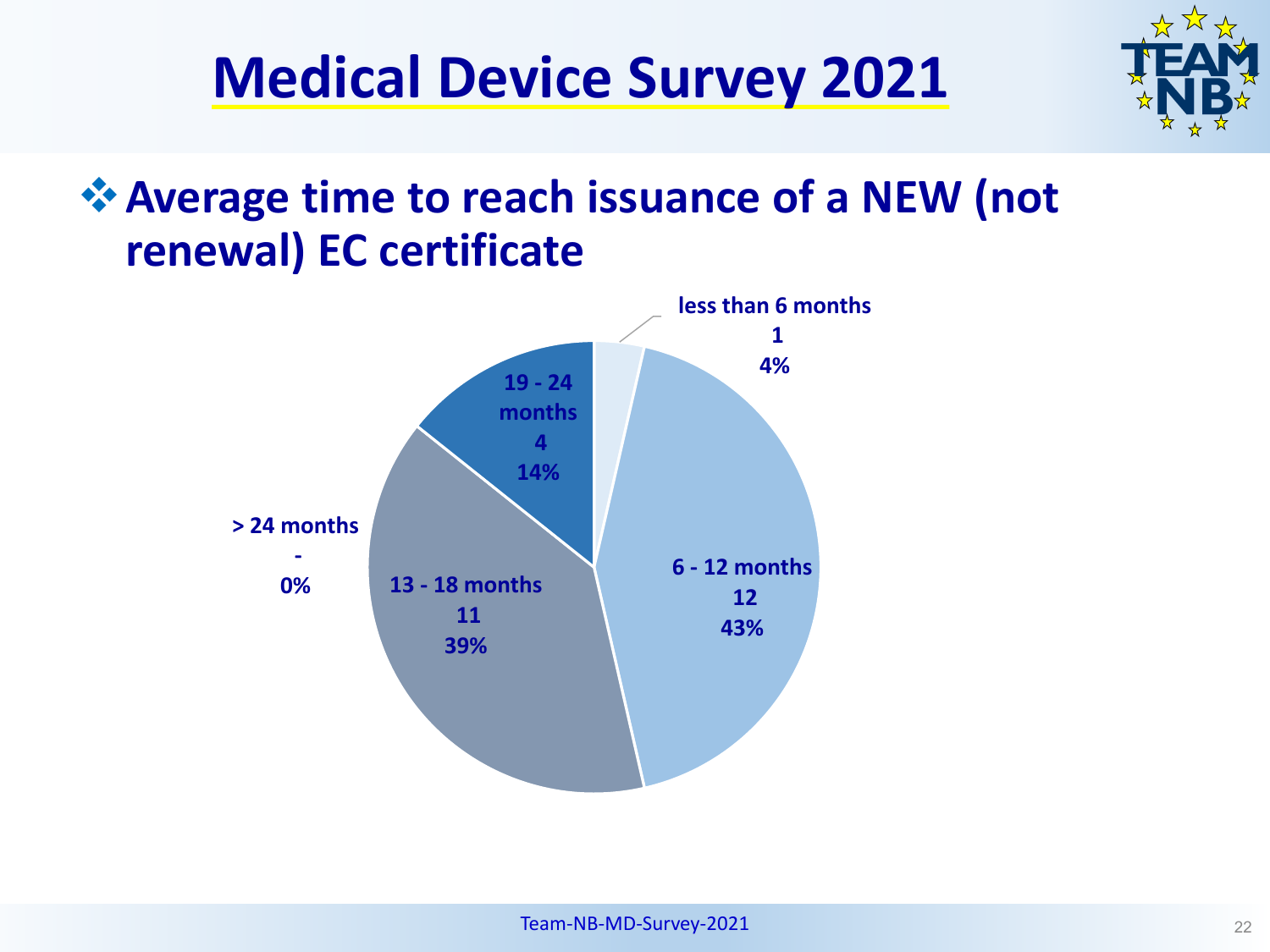

# **☆ Completeness check**

Activity to ensure that complete technical documentation has been received before undertaking the review of its content  $\Rightarrow$  below graph with deemed satisfactory submissions (no request for any additional information)



#### Legend

1st line: Level of completeness check (<25% - 25-50% - 51-75% - >75%)

2<sup>nd</sup> line: number of NBs responding

3<sup>rd</sup> line: percentage of the technical documentation completion

**! On the basis of the NBs already doing the check (81%).**

[Not yet applied by 5 NBs (19%) as not yet designated against regulations]

 **75 % of notified bodies indicate that at least half of the TD submitted are deemed incomplete, and request additional information to start the assessment.**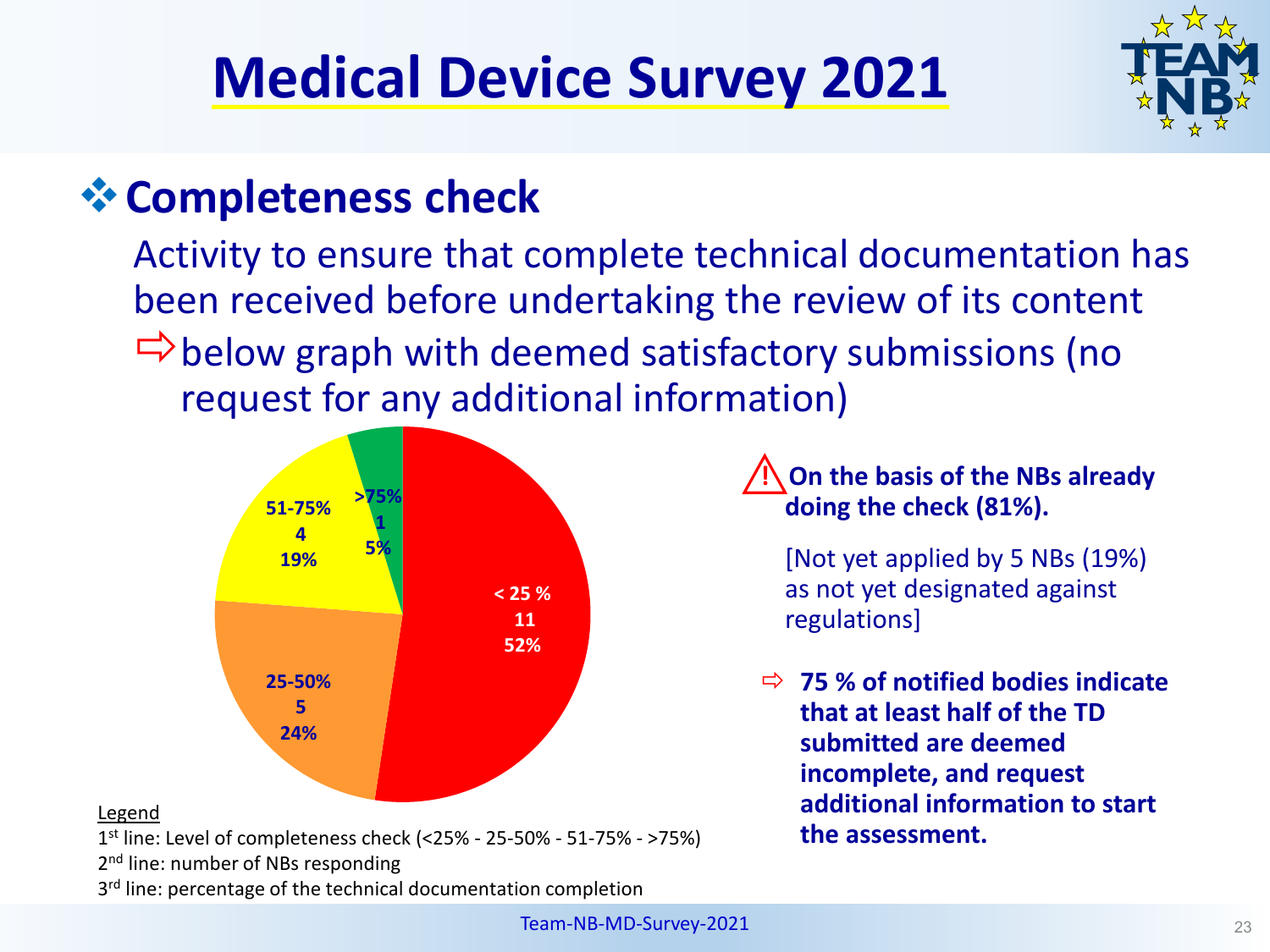

## **Valid certificates against ISO 13485**

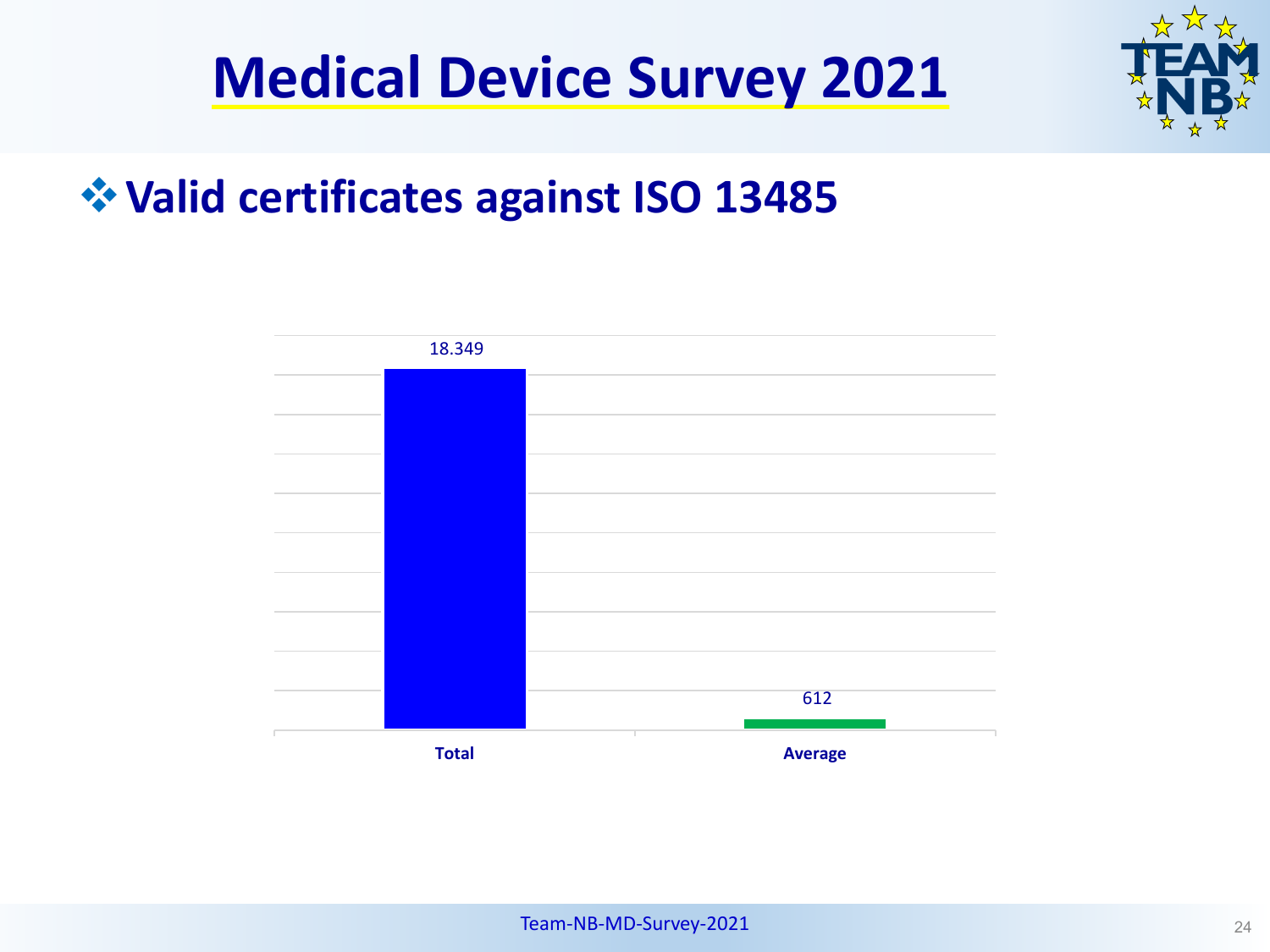

# **Valid certificates against ISO 13485 from 2010 to 2021 :**

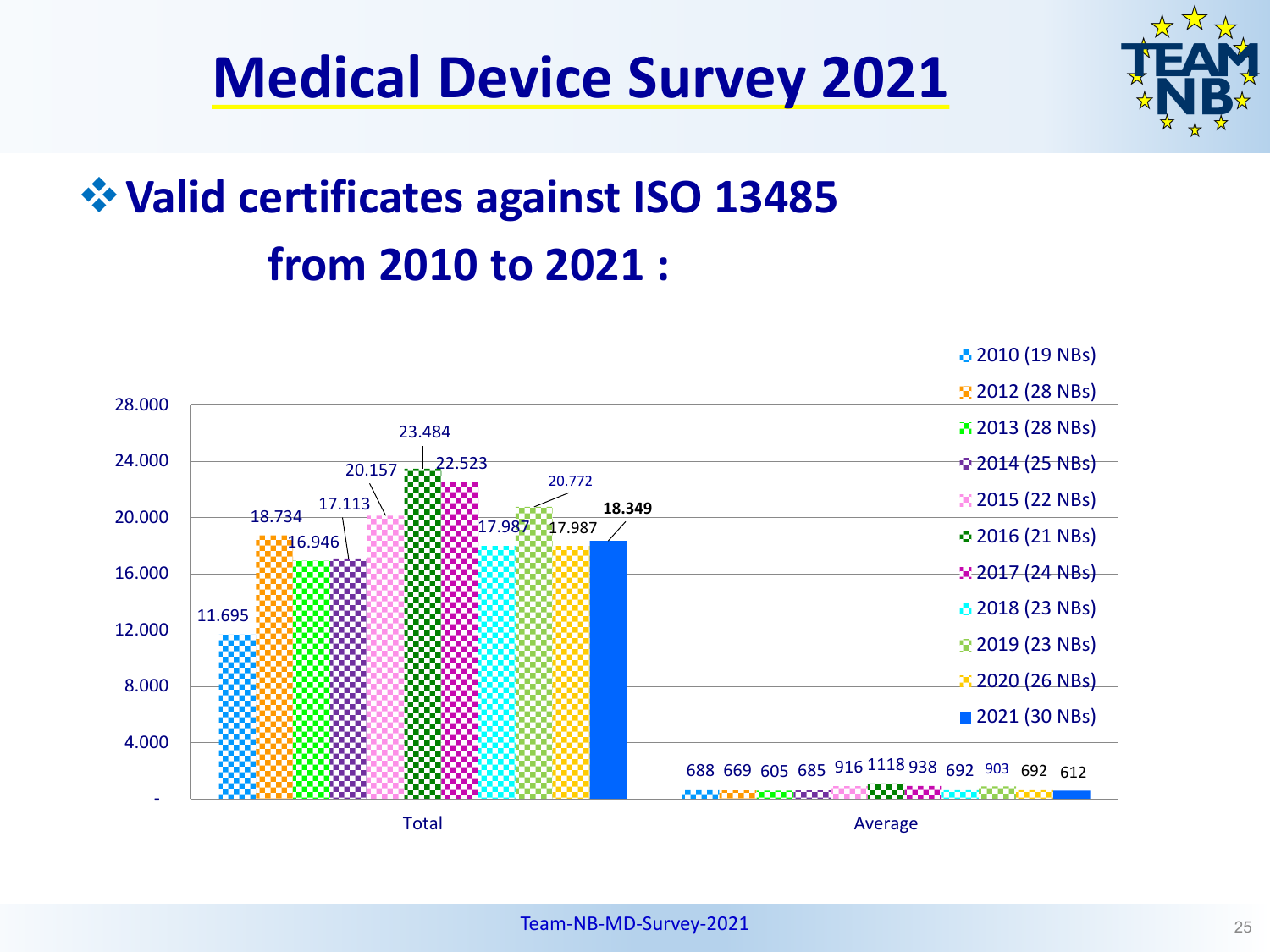

## **Number of certificates withdrawn in 2021**

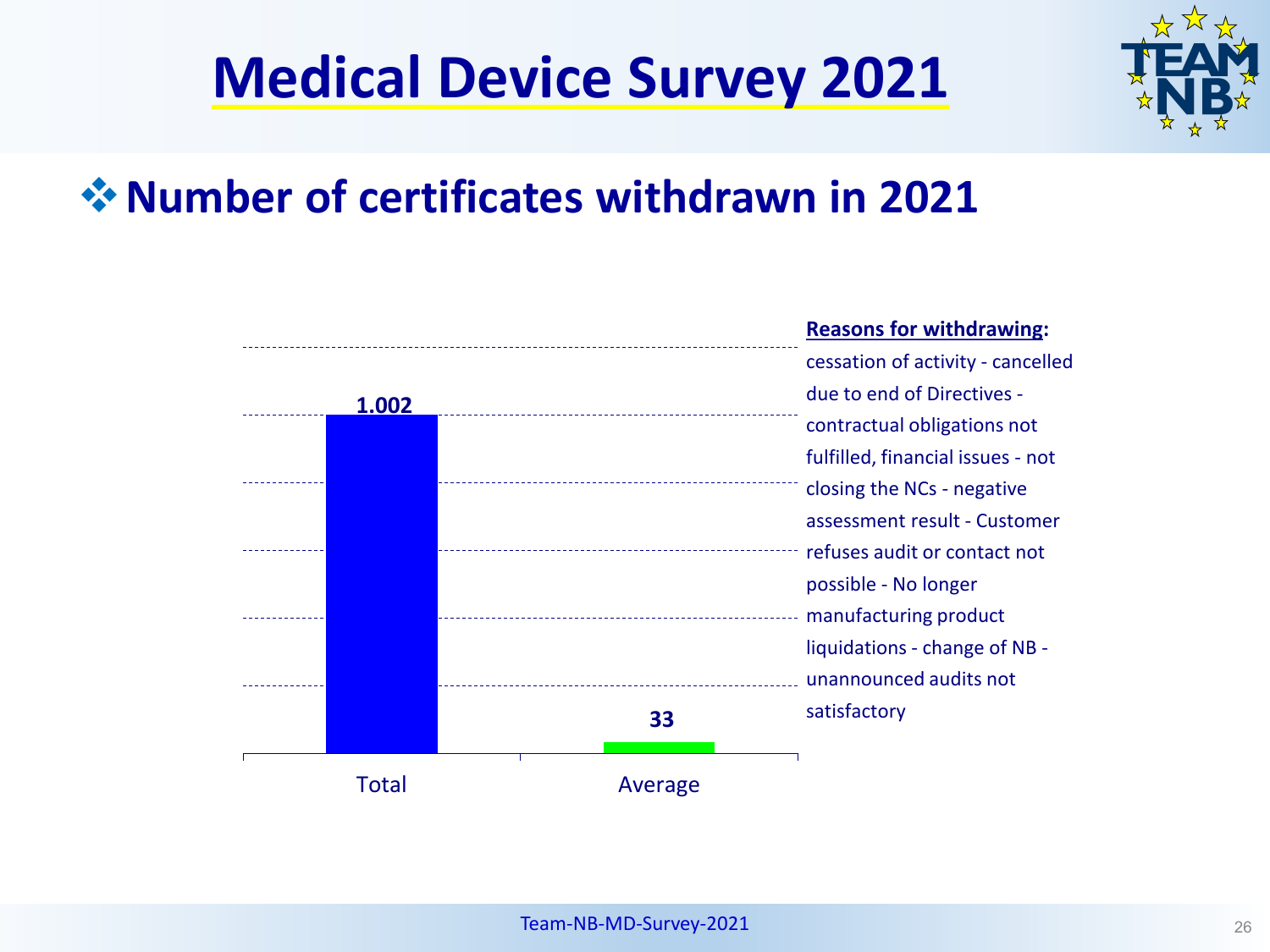



# **☆ Number of certificates withdrawn from 2010 to 2021**

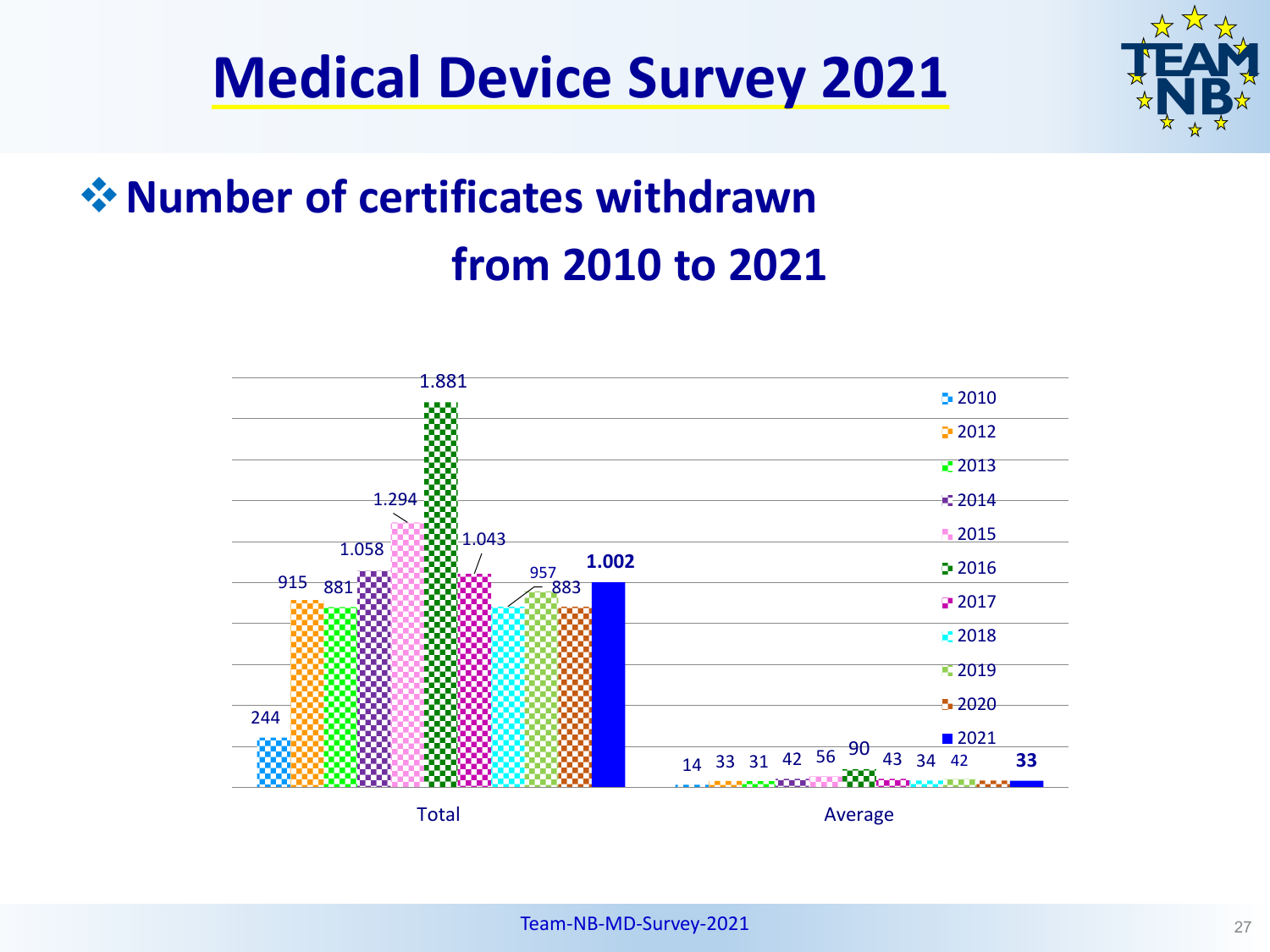

#### **Clients**



For clarification, the number of clients is smaller than the number of certificates holders as 1 client can have more than 1 QMS (quality management certificate) (for example: more than 1 plant).

Moreover during this transition period, some clients have both a QMS Directive certificate and a QMS Regulation certificate.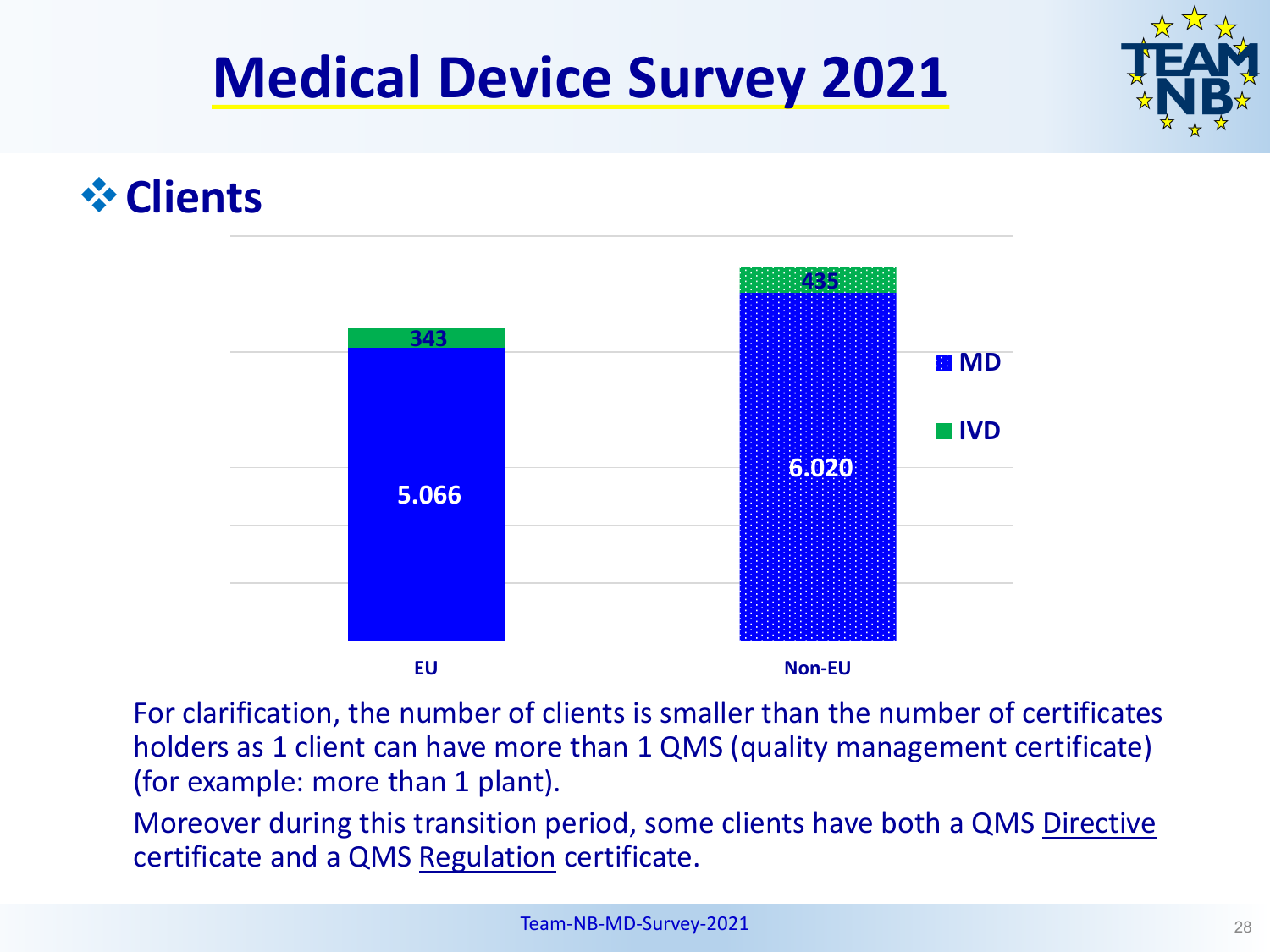![](_page_28_Picture_1.jpeg)

## **Certification holders**

![](_page_28_Figure_3.jpeg)

**Based on QMS** (quality Management System) **certificates**

**!**  Estimation of number of Certification holders under **Directives** in 2021 = number of QMS certificates (AIMDD – Annex 2 & 5, MDD = Annex II, V & VI and IVDD = Annex 4). Estimation of number of

Certification holders under **Regulations** in 2021 = number of QMS certificates MDR (= Annex  $IX - Ch I & III +$ Annex IX - Ch II + Annex XI part A) and IVDR (= Annex IX -  $Ch I & III + Annex IX - Ch II +$ Annex XI).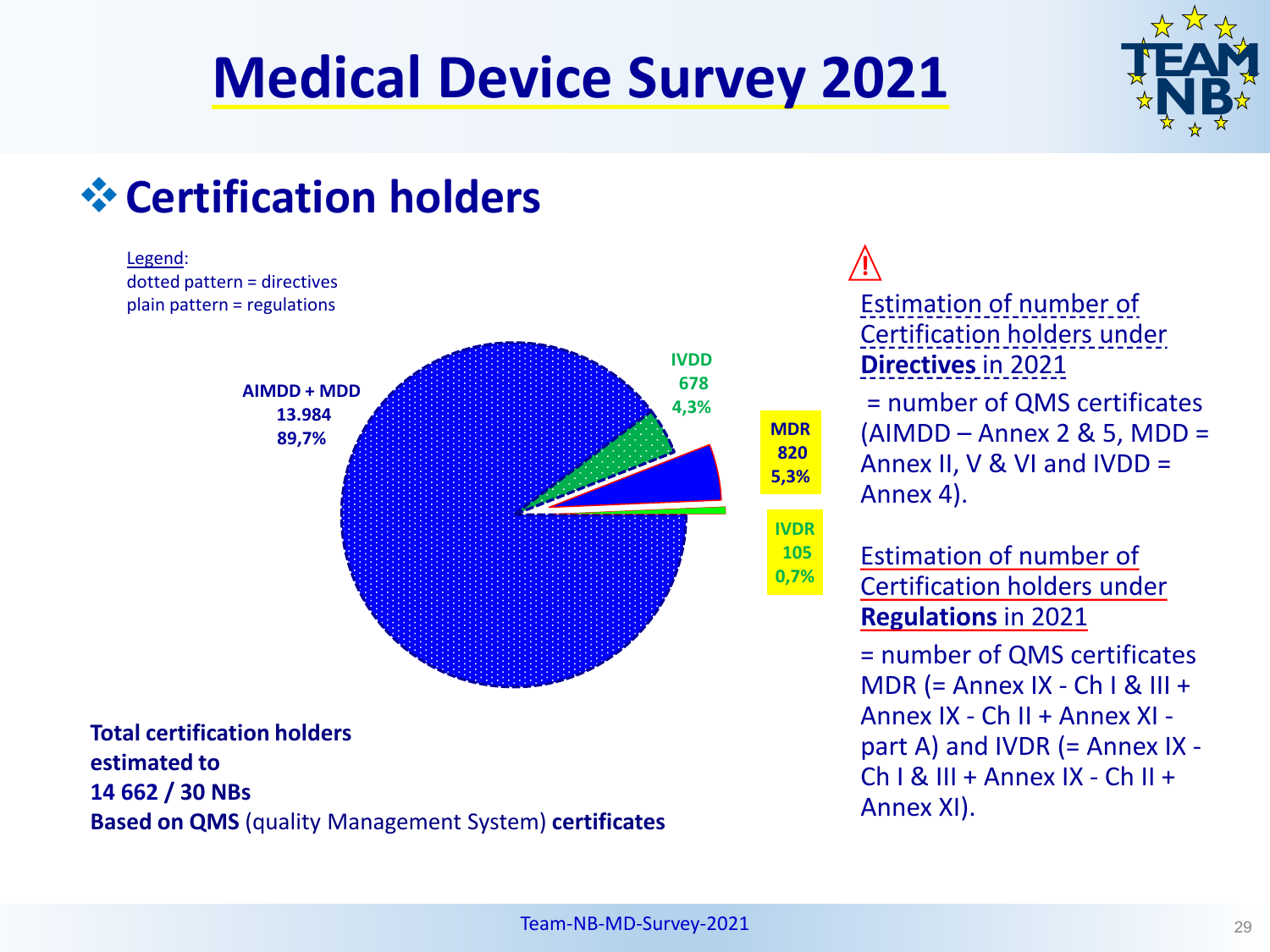![](_page_29_Picture_0.jpeg)

#### **Clients of the NB are SMEs at more than 50%**

![](_page_29_Figure_3.jpeg)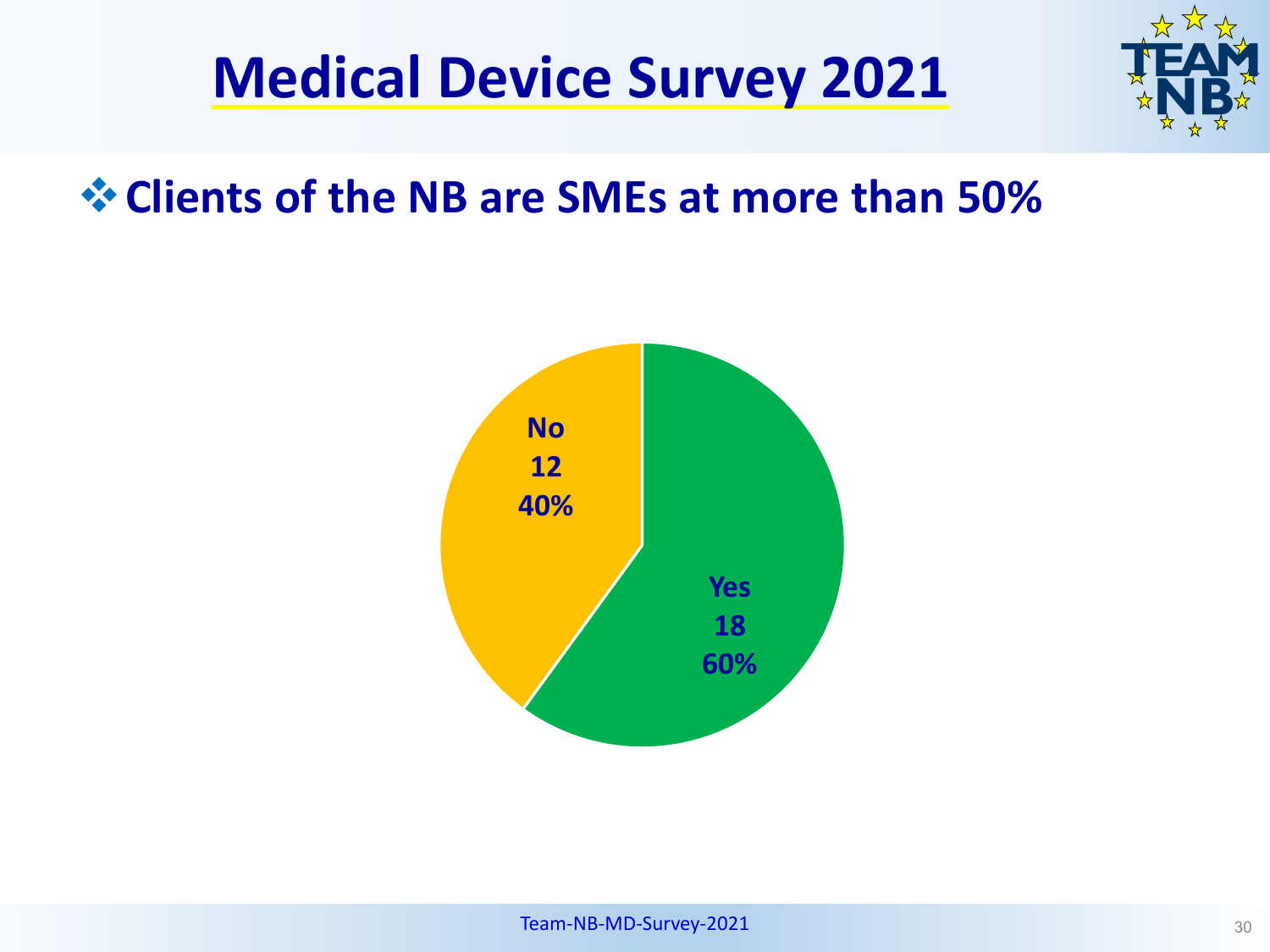![](_page_30_Picture_1.jpeg)

# **Staff in 2021 (full time equivalent in MD sector)**

![](_page_30_Figure_3.jpeg)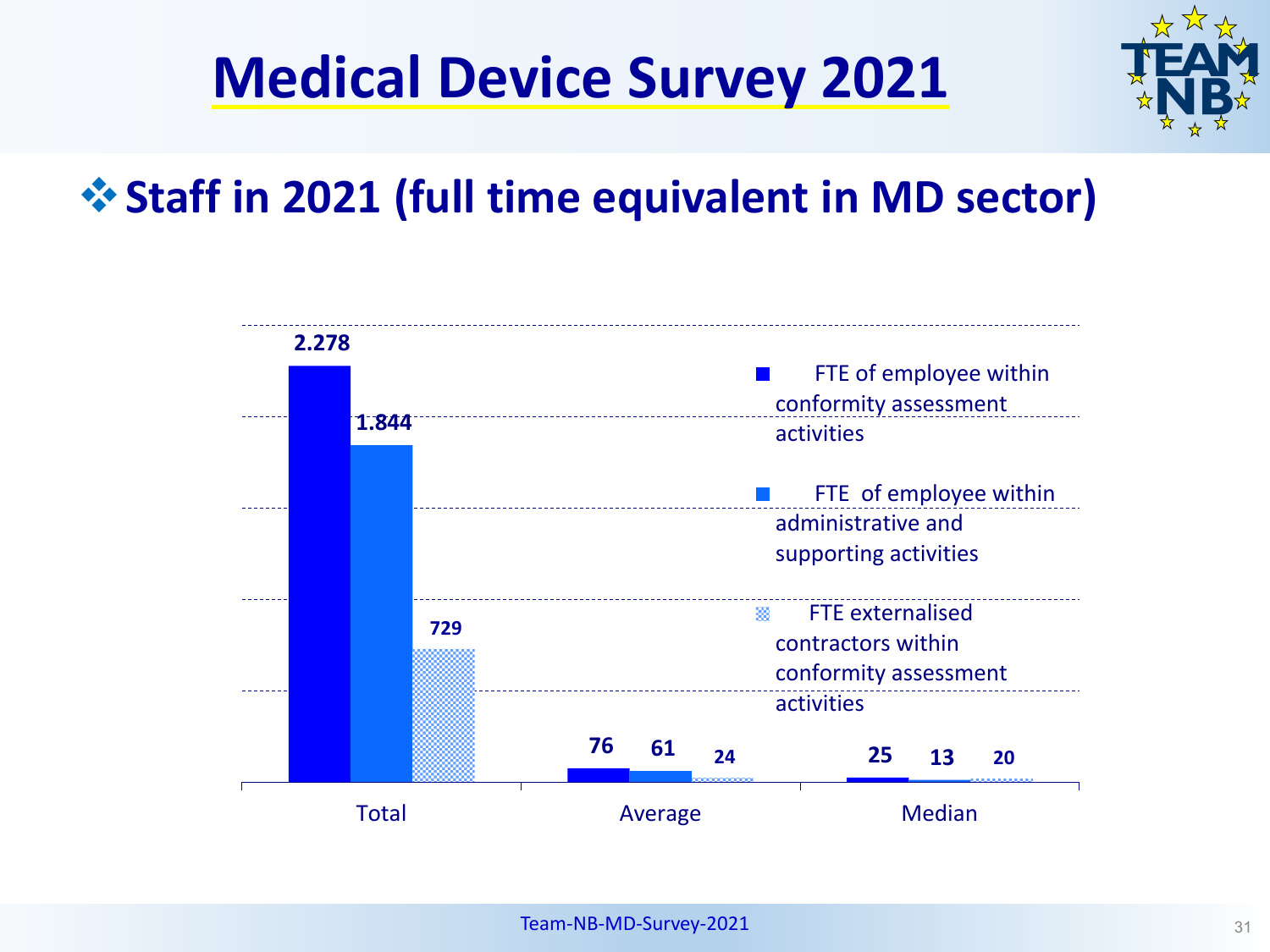![](_page_31_Picture_0.jpeg)

![](_page_31_Picture_1.jpeg)

# **Staff (Full Time Equivalent in MD sector): From 2010 to 2021**

![](_page_31_Figure_3.jpeg)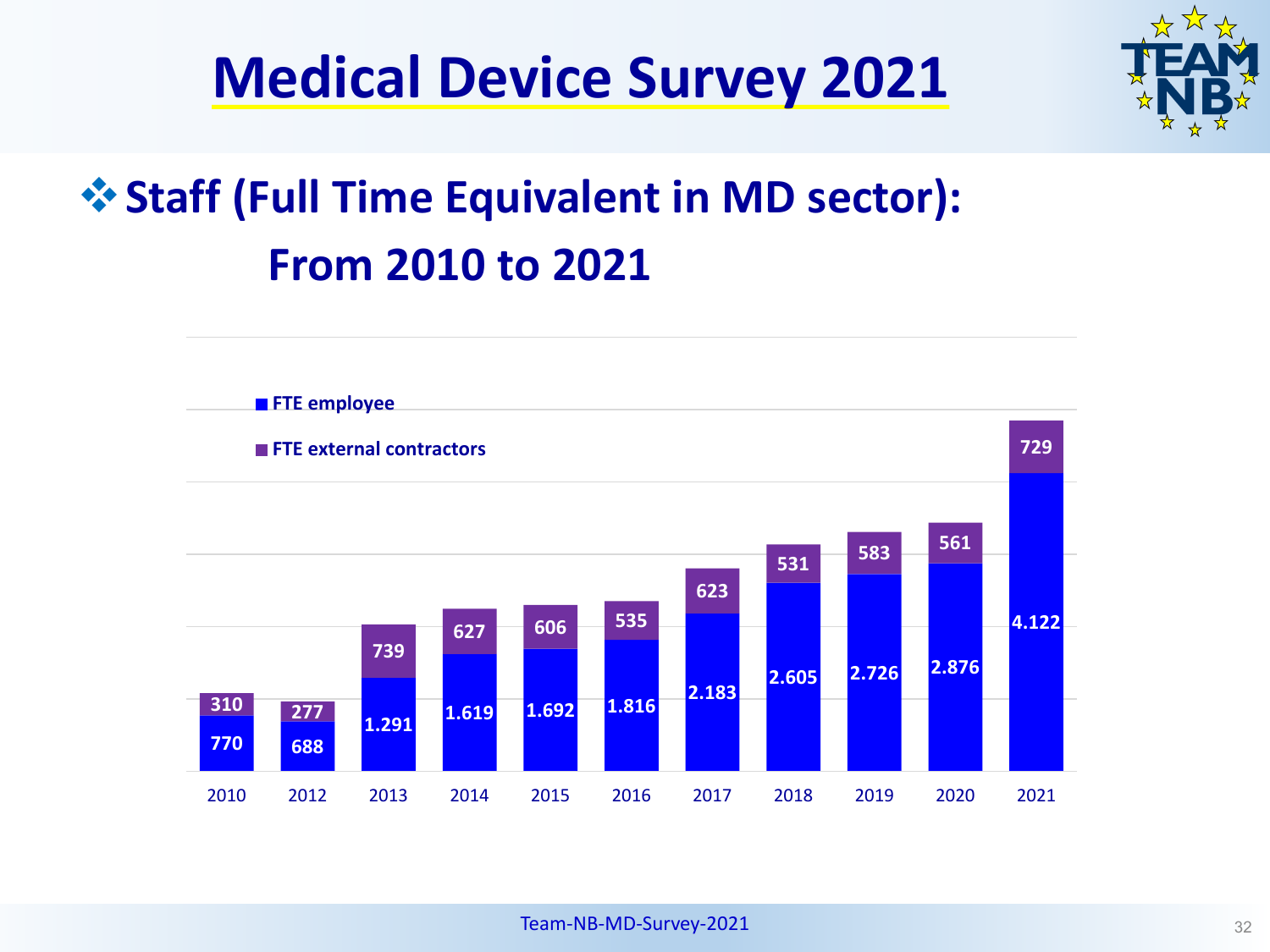![](_page_32_Picture_0.jpeg)

#### **Expiring Directives certificates at end of 2021**

|                                                     |                        | <b>Total: 14 063</b>   |
|-----------------------------------------------------|------------------------|------------------------|
|                                                     |                        | <b>IVDD; 655</b>       |
|                                                     |                        |                        |
|                                                     |                        |                        |
|                                                     |                        |                        |
|                                                     |                        | <b>MDD</b><br>13.104   |
| <b>Estimation of capacity to issue certificates</b> |                        |                        |
| per year: 6 300                                     | <b>IVDD; 219</b>       |                        |
| <b>IVDD; 103</b>                                    | <b>MDD; 3.447</b>      |                        |
| <b>MDD; 1.580</b>                                   |                        |                        |
| AIMDD; 48                                           | AIMDD; 52              | <b>AIMDD; 304</b>      |
| <b>Expiration 2022</b>                              | <b>Expiration 2023</b> | <b>Expiration 2024</b> |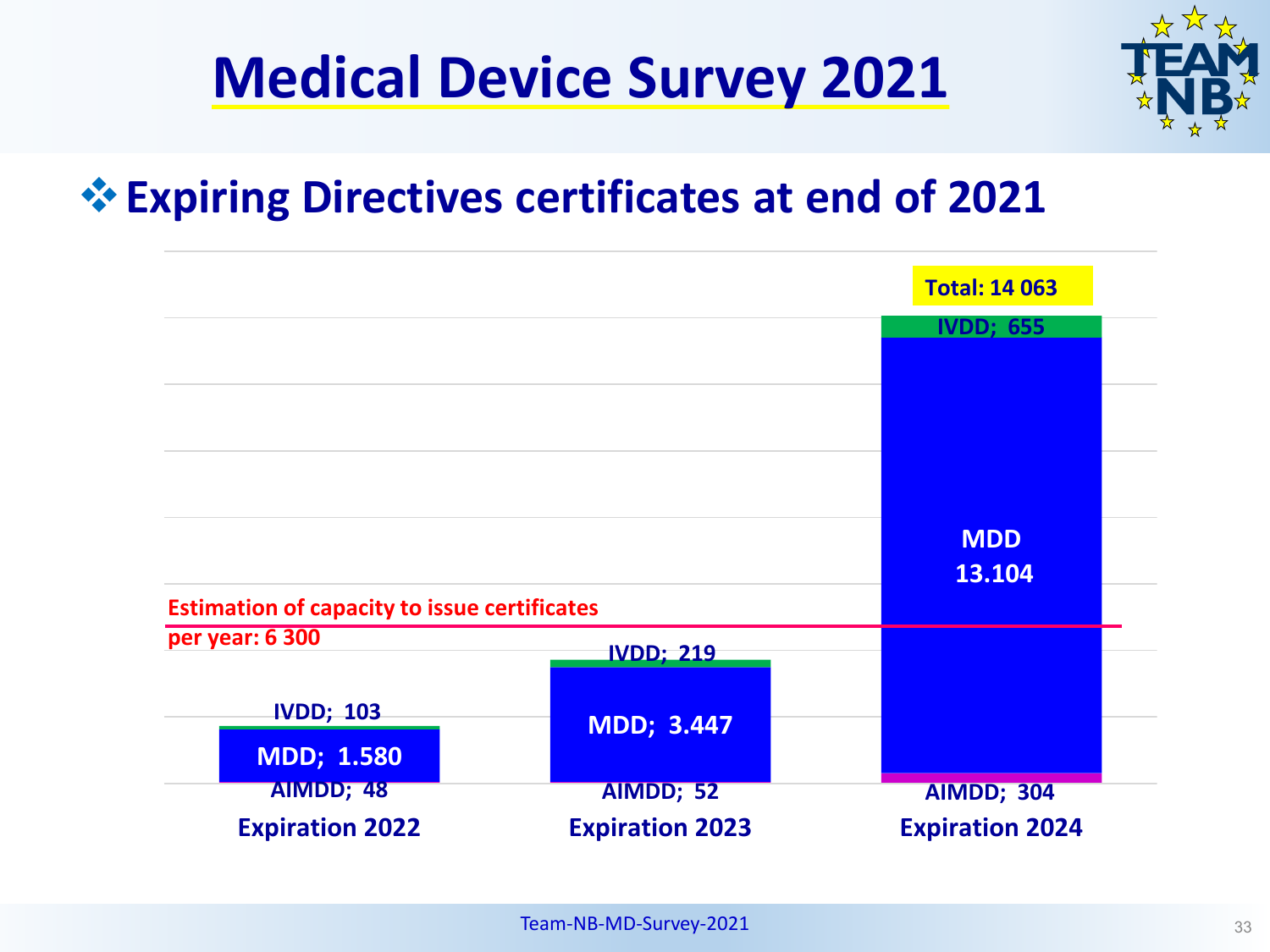![](_page_33_Picture_1.jpeg)

# *<u><b>* Trends in expiring Directives certificates</u> **(comparison data 2020 and 2021)**

![](_page_33_Figure_3.jpeg)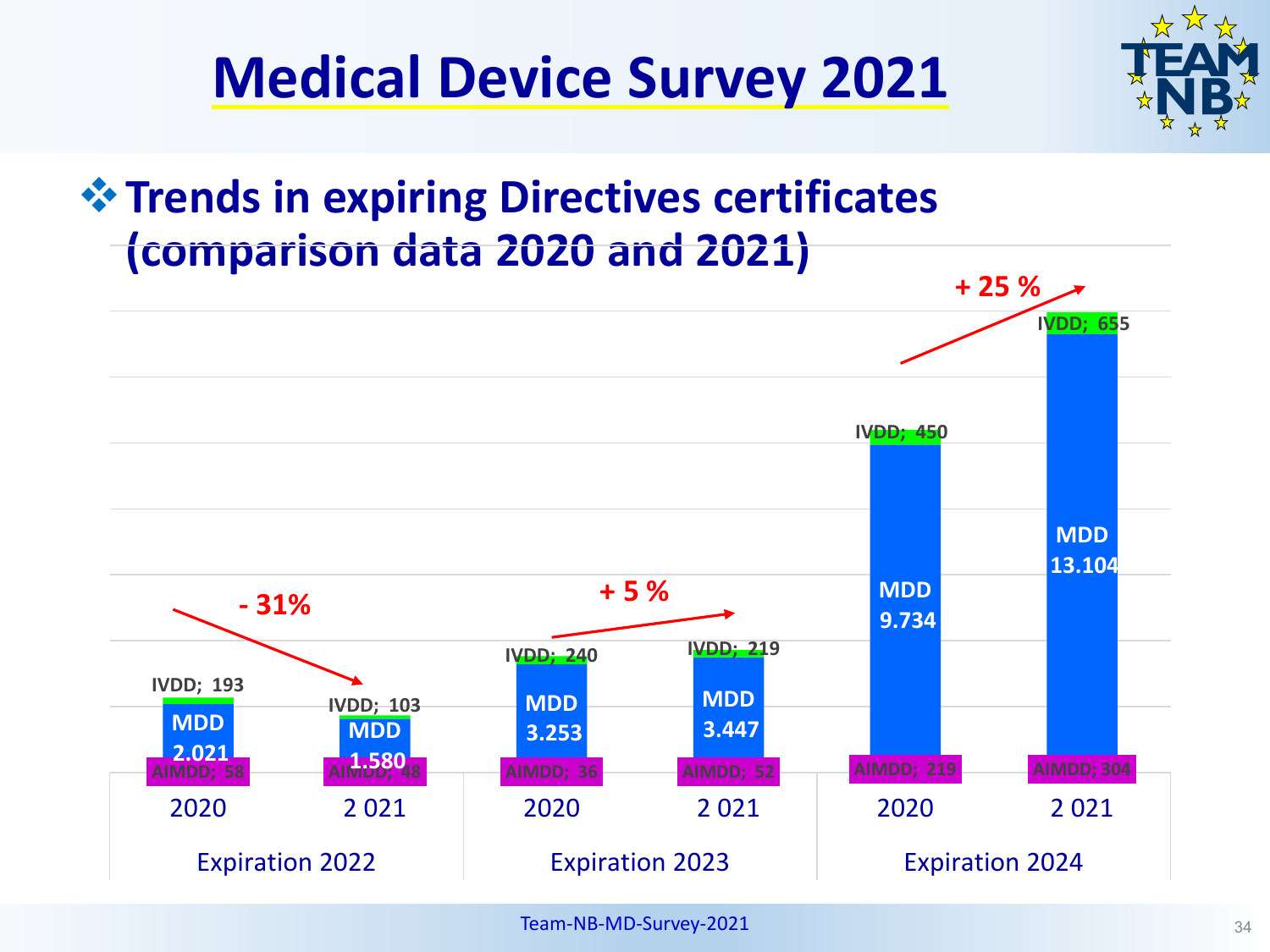![](_page_34_Picture_0.jpeg)

![](_page_34_Picture_1.jpeg)

# **Certificates evolution from Directives to Regulations (including applications)**

![](_page_34_Figure_3.jpeg)

- **Directives certificates increasing (thanks to new members)**
- Regulation certificates increasing (> 4 times)
- **Regulation applications increasing (2,5 times)**
- $\Rightarrow$  Still numerous certificates to be transfer against MDR (> 95%) and applications to be received (75%)
- Directive certificates : small increase
- Regulation certificates increasing (17 times)
- Regulation applications increasing (> 2,5 times)
- $\Rightarrow$  Transfer against IVDR (>90%) + new certificates against IVD Regulation tremendous